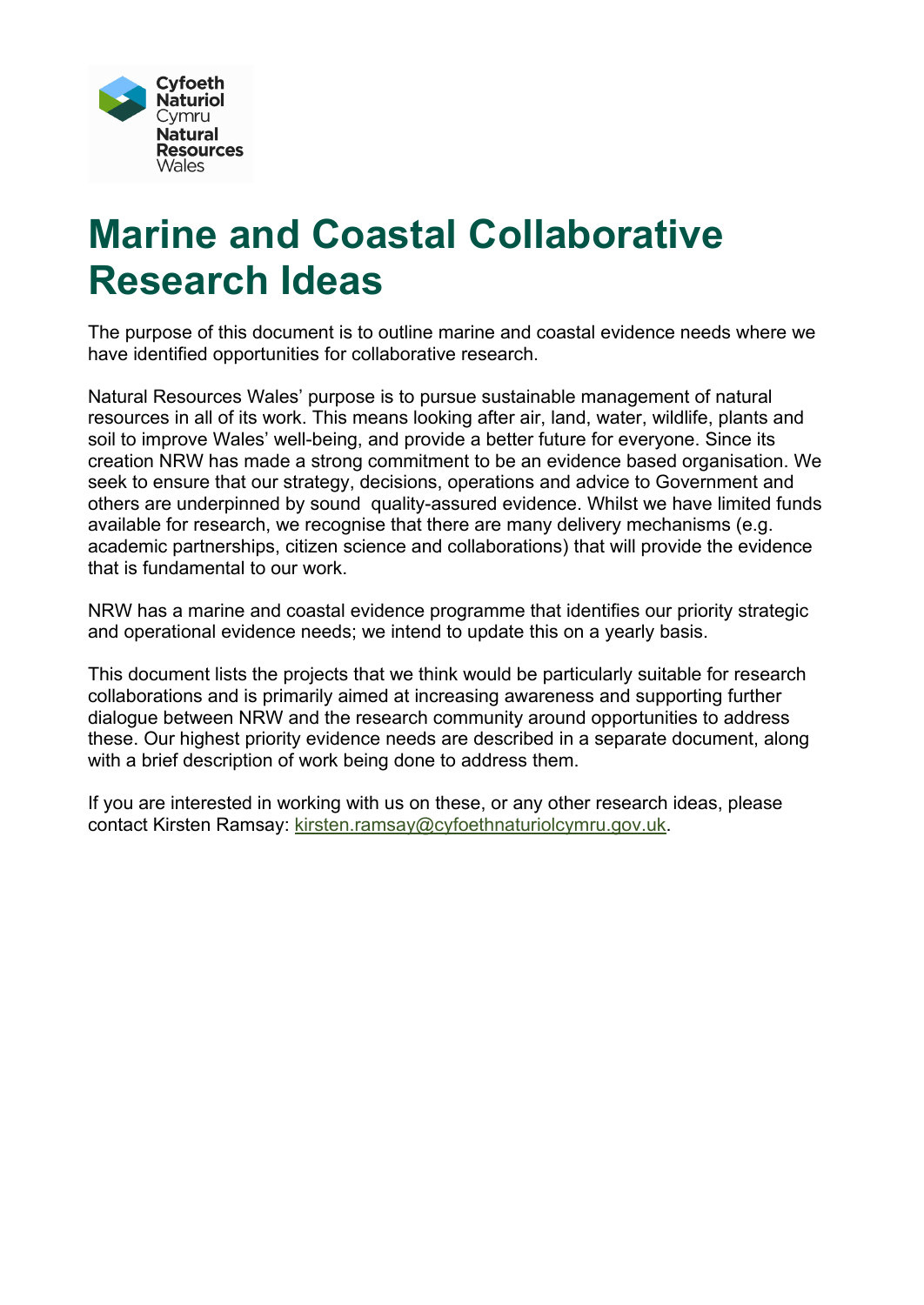# **1. List of Research Ideas**

**More information about each project is given in the following section (click on each project for the detail).**

# **Activities & Impacts**

[Impacts of abandoned, lost and / or discarded fishing gear in Welsh waters](#page-6-0)

[Developing acceptable limits and stock levels for gathering of non-commercial marine](#page-6-1)  [resources](#page-6-1)

[Modelling underwater noise of wave and tidal](#page-6-2) energy devices

[Reducing impacts to the marine environment from slipway cleaning](#page-6-3)

[Operational noise from renewable energy devices \(floating offshore wind & tidal energy\)](#page-7-0)

# **Benthos**

[Impacts of dredge disposal on subtidal habitats](#page-7-1)

[Understanding impacts of anchoring on marine habitats](#page-7-2)

[Impacts of potting on](#page-7-3) *Modiolus* beds

[Impacts of potting on fragile sponge and anthozoan communities](#page-8-0)

Sensitivity of *Modiolus* and other habitats [of conservation concern](#page-8-1) to smothering by [sediment](#page-8-1)

[Developing methods for active restoration of marine habitats](#page-8-2)

[Investigating the effectiveness of alternative mooring systems for reducing damage to](#page-8-3)  [sensitive habitats](#page-8-3)

[Investigating the causes of the decline in health](#page-9-0) of a sponge community in the Menai Strait

[Investigating the causes of decline in](#page-9-1) *Eunicella verrucosa* populations around Skomer [Marine Conservation Zo](#page-9-1)ne

[DNA sampling for crawfish across different populations in Wales and the wider Irish Sea](#page-9-2)

# **Birds**

[Diet of seabird species in Wales](#page-9-3)

[Seabird tracking studies to ascertain areas of use and impacts](#page-10-0)

[Understanding how to increase resilience in seabird populations by restoring Welsh](#page-10-1)  [islands for seabird colonisation](#page-10-1)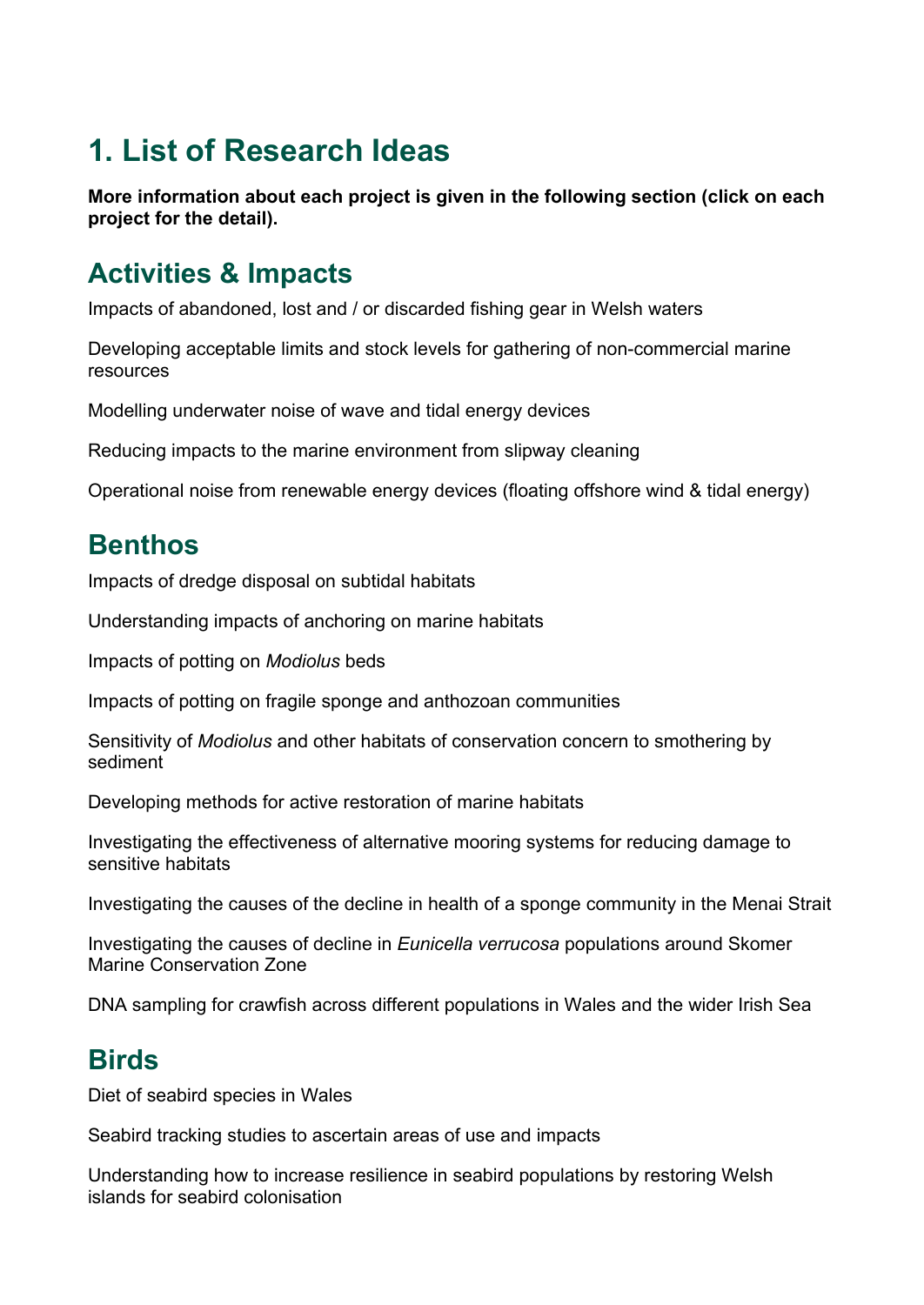# **Coastal Habitats**

[Impacts of woodland management and tree felling on estuarine habitats](#page-10-2)

[Evolution of Welsh estuaries \(morphological and habitat changes\)](#page-10-3)

[Investigating habitat resilience: saltmarsh](#page-11-0)

[Saltmarsh habitat as fish nurseries](#page-11-1)

[Nitrogen deposition & sea cliffs](#page-11-2)

[Sand dunes and water filtration](#page-11-3)

[Impacts of coastal defences on coastal habitats](#page-12-0)

[Value of coastal habitats in contributing to sea defences](#page-12-1)

[Carbon sequestration and storage potential of sea cliff habitats](#page-12-2)

[Evaluating perception of the value of coastal habitats as coastal defence structures and](#page-12-3)  [confidence in their use as nature based solutions](#page-12-3)

[eDNA assessment of species in lagoons](#page-12-4)

[Recording and evaluating grazing levels, timing and abandonment for saltmarsh, sand](#page-13-0)  [dunes and cliffs](#page-13-0)

[Developing methods to initiate the creation of coastal and intertidal habitats \(other than](#page-13-1)  [saltmarsh\)](#page-13-1)

# **Ecosystems**

[Ecosystem level effects of restricted water exchange between tidal lagoons and the area](#page-13-2)  [outside](#page-13-2)

[Understanding pre 1900 distribution and abundance of flora and fauna in Welsh waters](#page-13-3)

[What impact could climate change have on marine ecosystem services?](#page-13-4)

[High resolution hydrodynamic modelling across Wales](#page-14-0) 

# **Fish**

[How to develop appropriate models for fish behaviour around marine renewable energy](#page-14-1)  [developments](#page-14-1)

[How to deliver feasible mitigation and compensation for loss of fish associated with tidal](#page-14-2)  [lagoon developments](#page-14-2)

[Investigating the status and ecology of the Critically Endangered angel shark](#page-15-0) (*Squatina squatina*[\) in Welsh waters](#page-15-0)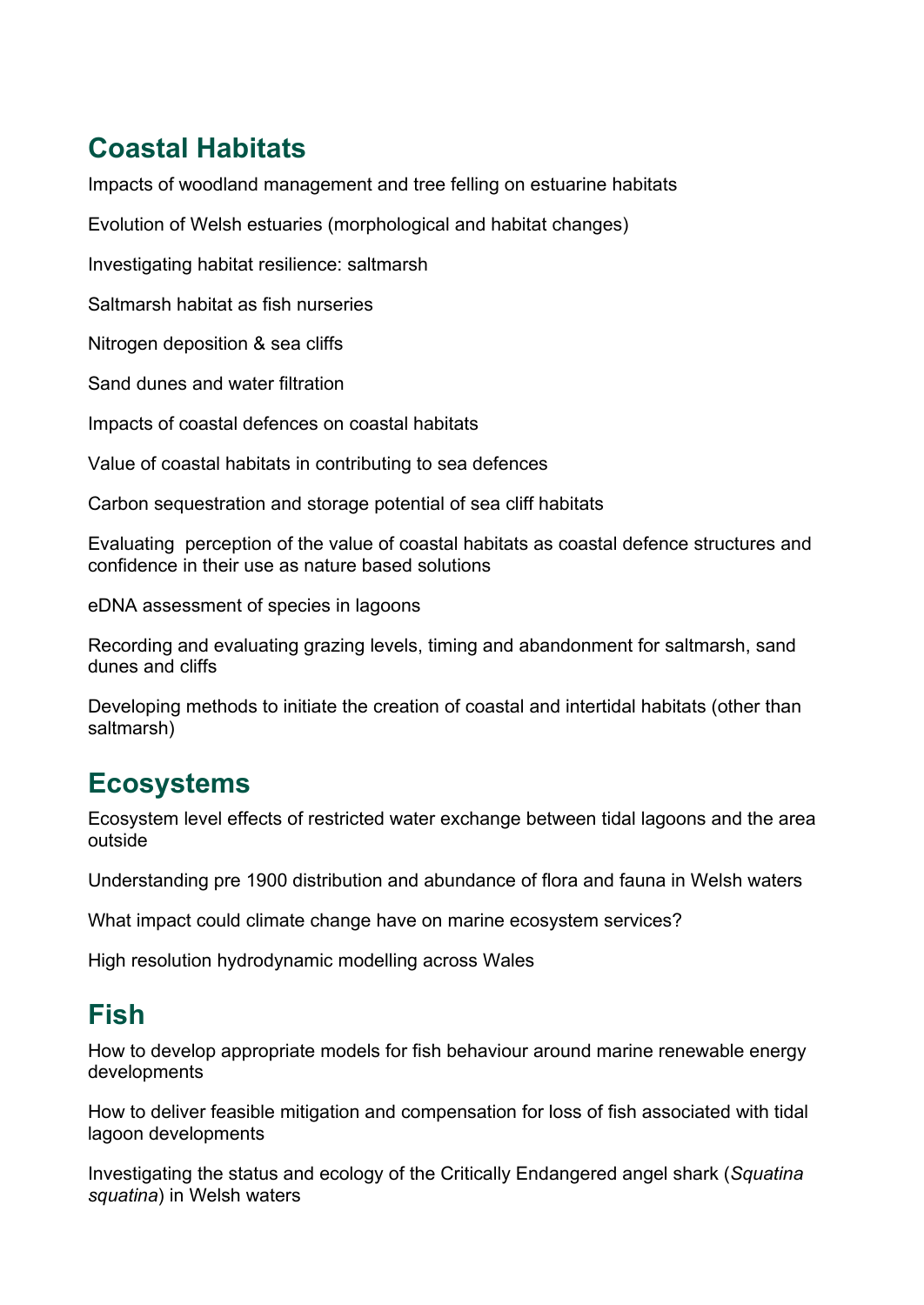[Expand use of eDNA sampling undertaken as part of the successful Angel Shark](#page-15-1) Project [Wales trial to incorporate other rare and scarce species](#page-15-1)

[Distribution and abundance of sandeels in Welsh waters](#page-15-2)

[How will climate change impact upon fish and fish communities in Welsh waters?](#page-16-0)

[Noise and vibration impacts upon fish](#page-16-1)

[Effects of electromagnetic fields \(EMF\)](#page-16-2) on fish

[What are the effects on fish communities from the presence of offshore wind farms, or](#page-16-3)  [marine renewable energy device arrays?](#page-16-3)

[Assessing incremental losses to fish populations](#page-16-4)

[An assessment of the suitability of 'preferred' and 'marginal' sandeel habitat in Welsh](#page-17-0)  [waters](#page-17-0)

[Timing of sandeel burial and emergence in the Severn Estuary](#page-17-1)

[eDNA screening study of diadromous fish in marine waters](#page-17-2)

[Understanding post release mortality in recreational angling](#page-17-3)

[What are the impacts of removal of slow growing, long lived fish species by recreational](#page-18-0)  [angling?](#page-18-0)

# **Invasive Non-Native Species**

[Understanding impacts of non-native](#page-18-1) species on Marine Protected Area features in Wales

[eDNA analysis of dredge vessel hopper water to identify presence of invasive non-native](#page-18-2)  species

[Investigating the distribution of slipper limpet](#page-18-3) (*Crepidula fornicata*) in North and West [Wales](#page-18-3)

[What is the origin of the of the slipper limpet \(](#page-19-0)*Crepidula fornicata*) in North Wales?

[Chinese mitten crab ecology and behaviour in the Dee Estuary](#page-19-1)

[Investigating the spread of](#page-19-2) *Agarophyton* (*Gracilaria*) in Wales

#### **Marine mammals**

[Diet of marine mammals, especially bottlenose dolphin, harbour porpoise and grey seal in](#page-20-0)  [Wales and adjacent Seas](#page-20-0)

[Connectivity of grey seals and bottlenose dolphin around Wales and adjacent Seas](#page-20-1)

[Modelling population consequences of habitat loss for marine mammals](#page-20-2)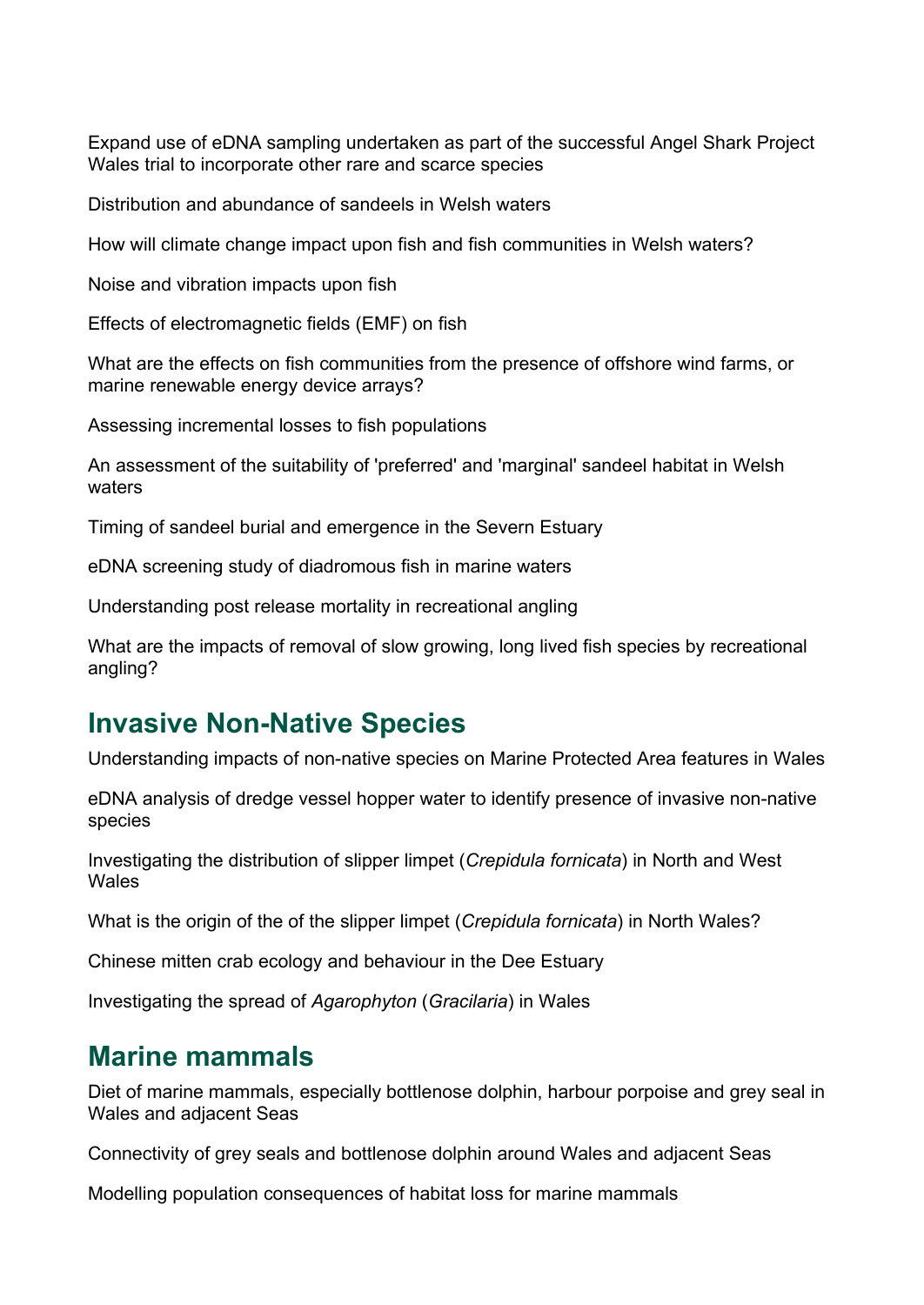[Population structure and dynamics of marine mammals in Welsh waters and adjacent](#page-20-3)  [Seas](#page-20-3)

[Recreational disturbance of marine mammals](#page-21-0)

[Risso's dolphin distribution, range,](#page-21-1) and abundance

[Noise disturbance of marine mammals](#page-21-2)

[Impacts of acoustic surveys on marine fauna](#page-21-3)

# **Physical processes**

[Understanding regional and sub-regional sediment budgets](#page-22-0)

[Development and improvement of models to predict behaviour of physical processes, and](#page-22-1) / [or the complex interactions between physical, biological,](#page-22-1) and ecological components of a [marine and coastal environment](#page-22-1)

[Resilience and vulnerability of marine and coastal habitats to climate change \(physical](#page-22-2)  [processes\)](#page-22-2)

[Collection and analysis of bathymetric and topographic data within the marine and coastal](#page-23-0)  [environment, and advancement of methodology and instrumentation to support data](#page-23-0)  [collection](#page-23-0)

[Wave data collection, collation,](#page-23-1) and analysis

[Requirements for shingle resource to support nature based solutions at the coast](#page-23-2)

[Source of sediment in the Milford Haven Waterway](#page-23-3)

[Identification of opportunities to support beneficial use of dredge material in Wales](#page-24-0)

[Improve understanding of potential array scale impacts of wave and tidal stream devices](#page-24-1)  [on physical processes parameters over the medium-long term](#page-24-1)

[Improve understanding and assessment of potential impacts and interactions of different](#page-24-2)  [types of renewable energy devices to physical processes parameters](#page-24-2)

[Determine potential impacts to sediment transport processes and sediment budgets within](#page-25-0)  [and between sediment systems arising from single or multiple tidal range developments](#page-25-0)

[Develop and improve numerical modelling capabilities to predict medium to long-term](#page-25-1)  [morphological changes arising from single or multiple tidal range developments](#page-25-1)

[Provide clarity on how existing assessment methods and modelling can be used to assess](#page-25-2)  [effects of decommissioning scenarios of renewable energy developments on the future](#page-25-2)  [physical processes baseline environment](#page-25-2)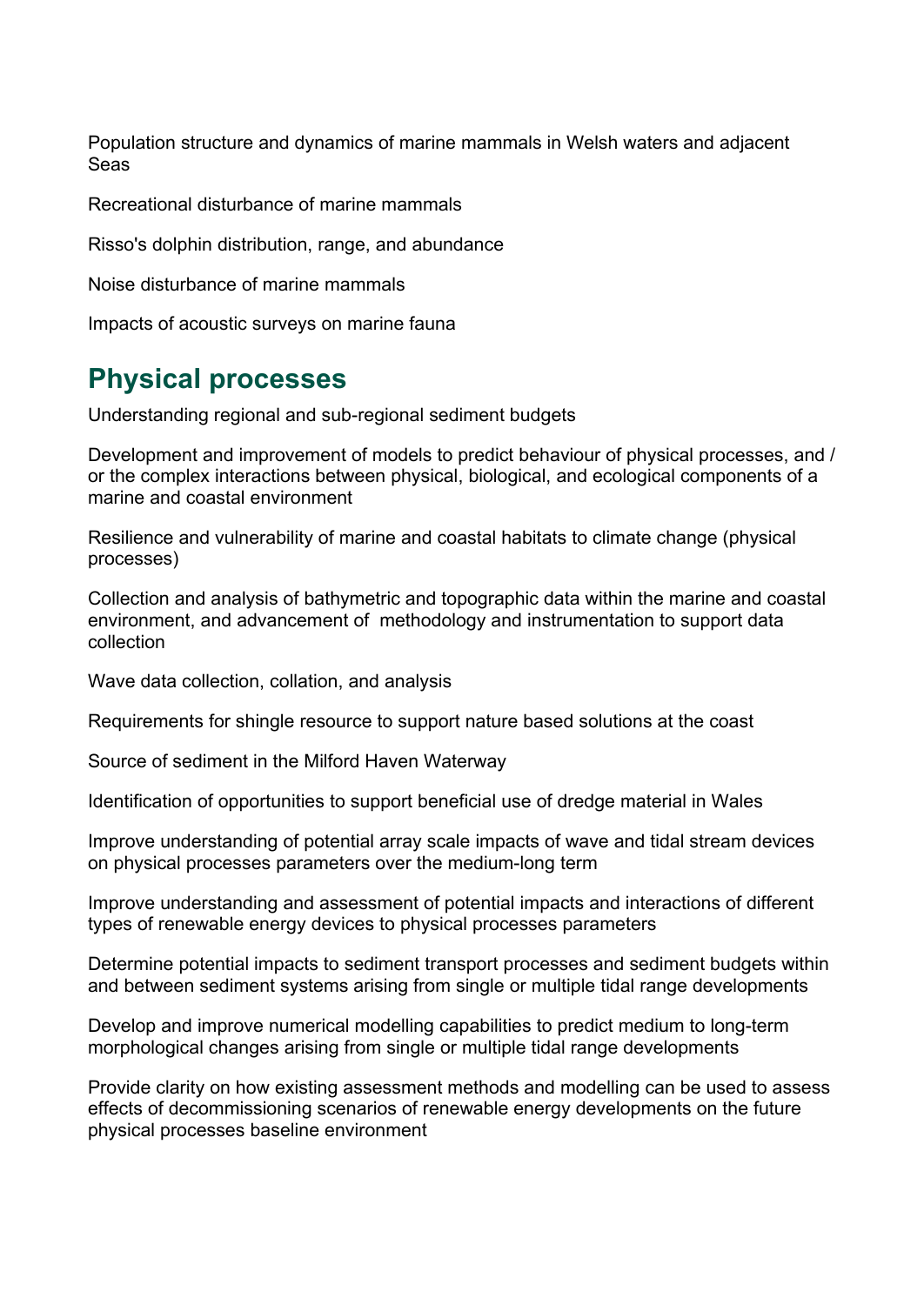[Improve and develop numerical models which can predict complex interactions between](#page-26-0)  physical, biological, [and ecological components of a coastal](#page-26-0) / estuarine system and [changes arising from renewables devices](#page-26-0)

[Determine nature-based solutions that could be applied for use as cable protection](#page-26-1)  [measures](#page-26-1)

[Review and refinement of seabed mobility factor for cable protection and assessment](#page-26-2)  [requirements](#page-26-2)

[Changes to sediment transport from large-scale wind arrays and cumulative effects](#page-26-3)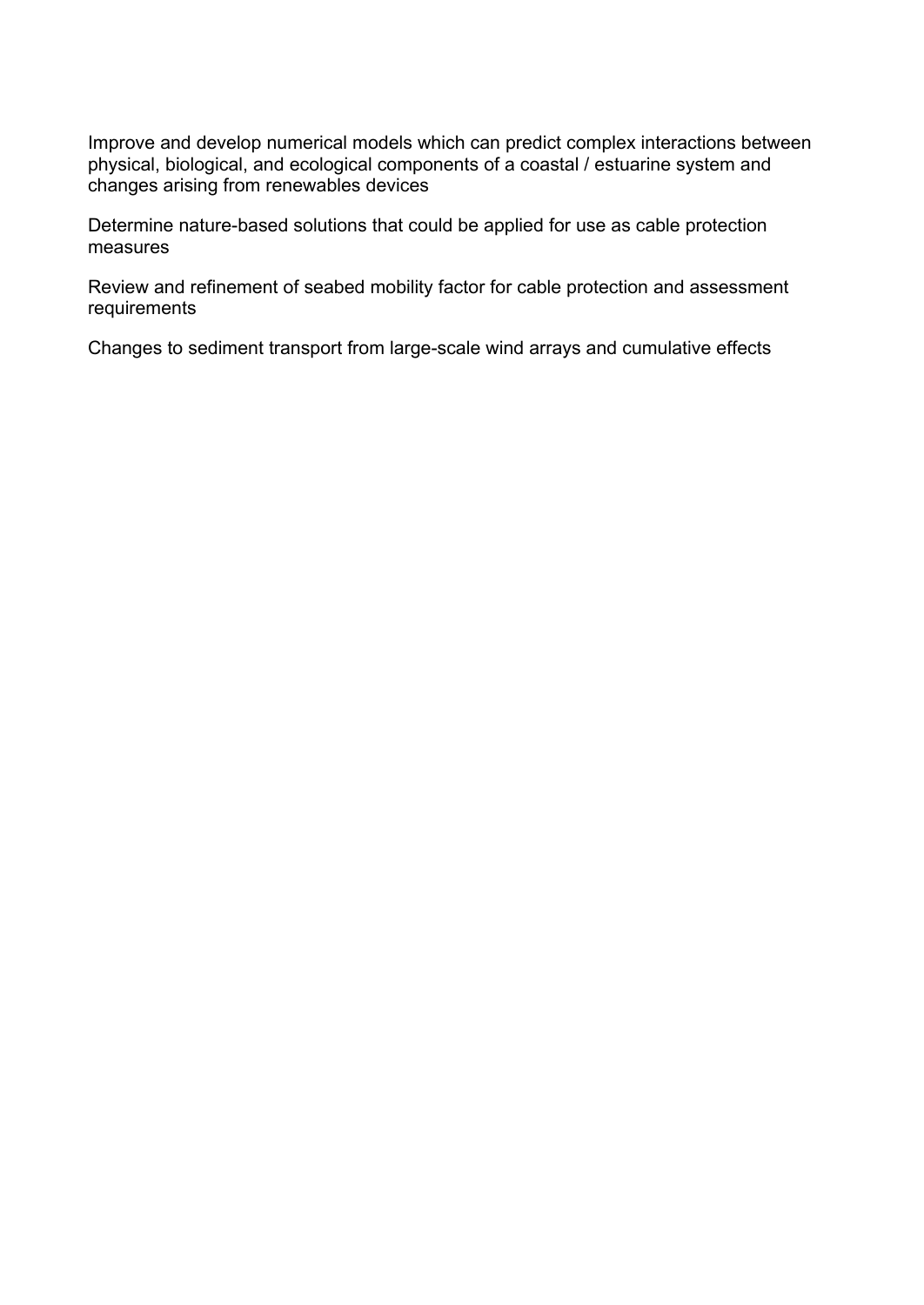# **2. Project Details**

### <span id="page-6-0"></span>**Impacts of abandoned, lost and / or discarded fishing gear in Welsh waters**

This evidence review will build on Defra Impacts Evidence Group funded review of abandoned, lost and / or discarded fishing gear (ALDFG). This review would provide an assessment of this issue in Welsh waters and would include sections such as number of pots / nets lost and collate evidence of currently known impacts in Welsh waters.

Suggested level of research: PhD

# <span id="page-6-1"></span>**Developing acceptable limits and stock levels for gathering of non-commercial marine resources.**

Currently little is known about sustainable catch / collection levels for several living marine resources that are not covered by Total Allowable Catch / quota. Work could take the form of a stock assessment and might include species such as razor shells and winkles. Acceptable take limits could be developed. Ecosystem impacts as a result of removal of these species should also be investigated, although other options could also be explored in project development.

Suggested level of research: MSc and above

#### <span id="page-6-2"></span>**Modelling underwater noise of wave and tidal energy devices**

The development of noise propagation models is required to further reduce uncertainty regarding the potential impacts of commercial scale arrays of wave and tidal energy devices.

Suggested level of research: Postdoc

#### <span id="page-6-3"></span>**Reducing impacts to the marine environment from slipway cleaning**

NRW wish to explore whether ecoengineering and 'green' products used to clean slipways could be a realistic alternative to chemical treatment. Many areas currently use sodium hypochlorite, applied by brush and spray to clean the slipways it manages. NRW wish to better understand:

- 1) the impact to the marine environment
- 2) whether the products marketed as green alternatives are as effective or to compare their cost with the cost of sodium hypochlorite.

Various projects have looked at ecoengineering to enhance biodiversity. This project should also test whether it is possible to create a slipway with crevices for grazers, to reduce the need for cleaning. This project could work with a willing stakeholder and engineers to design, produce and test such a slipway.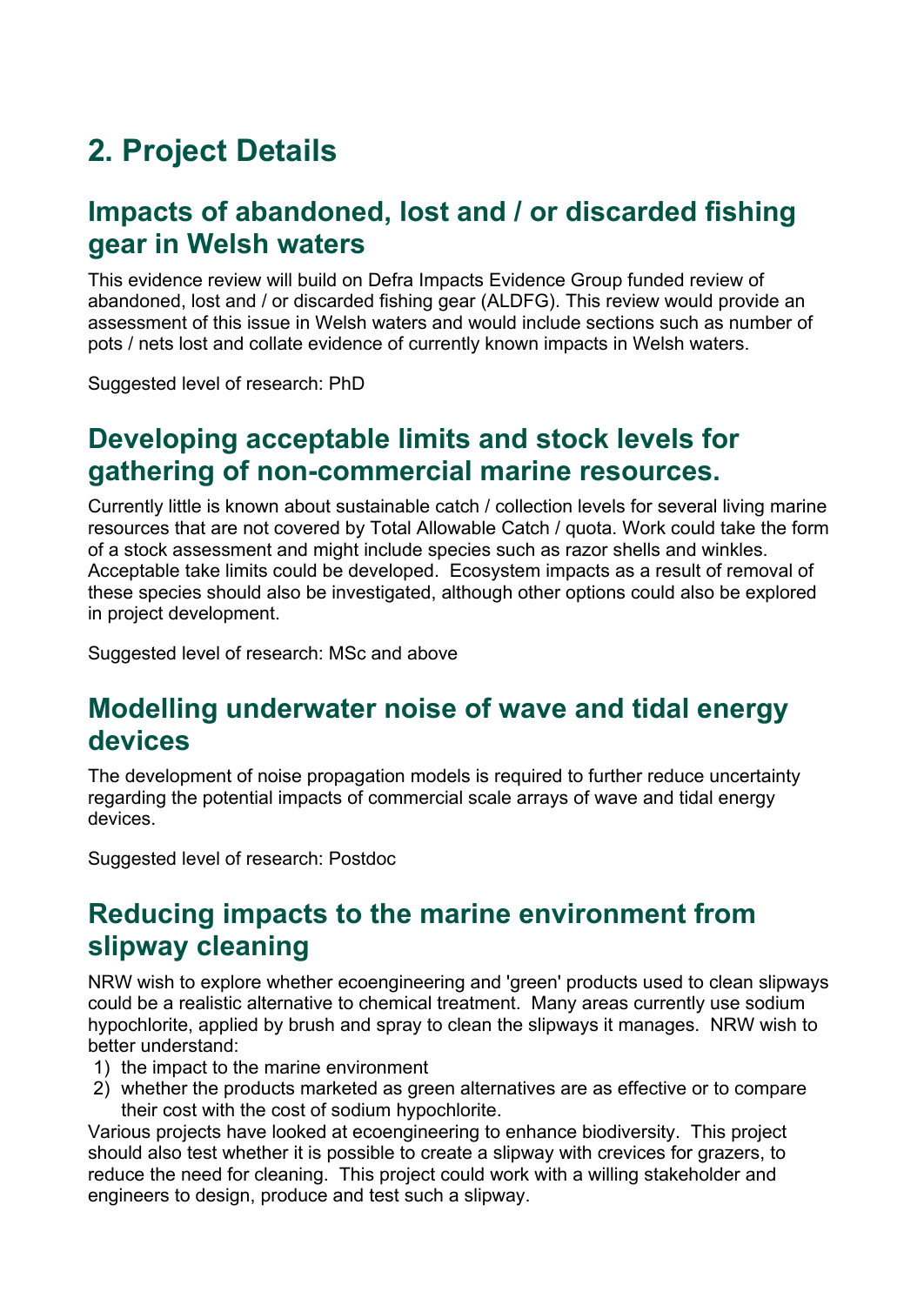Suggested level of research: PhD

# <span id="page-7-0"></span>**Operational noise from renewable energy devices (floating offshore wind & tidal energy)**

There is little evidence of the operational noise from floating offshore wind; particularly 'thrums' from anchor cabling. A field study is needed to monitor the noise from an operational device / array. Evidence of operational noise from tidal turbines is limited to a few device types from single devices. There is no information on how noise from single devices will extrapolate to an array scale project, and no information on operational noise for a wide range of device types currently proposed. Field observations are required to measure operational noise of different tidal turbine devices, and arrays. This would require collaboration with industry to record underwater noise around operational projects.

Suggested level of research: MRes or PhD. Would require industry collaboration.

# <span id="page-7-1"></span>**Impacts of dredge disposal on subtidal habitats**

Further evidence is needed on the impacts of dredge disposal on subtidal habitats. This practical evidence collection project will include the monitoring of dredge disposal impacts and investigations into impacts of smothering, particularly on habitats of conservation importance using existing available evidence and new data collected in Wales.

Suggested level of research: PhD or Postdoc

# <span id="page-7-2"></span>**Understanding impacts of anchoring on marine habitats**

Experimental studies are needed to progress our understanding of the impacts of anchoring, with an emphasis on the potential impacts on a range of sensitive marine habitats. A recent desk study has highlighted a number of Welsh sites where anchoring is potentially causing an impact to sensitive habitats and part of this evidence requirement will involve investigating these sites and assessing the current impacts and severity.

Suggested level of research: PhD or Postdoc

#### <span id="page-7-3"></span>**Impacts of potting on** *Modiolus* **beds**

*Modiolus modiolus* beds are an extremely sensitive habitat and there have been indications recently that even infrequent activity may have the capacity to degrade the habitat. Therefore there is a need to investigate the possible impacts of any activity that takes place that involves physical contact with a *Modiolus* bed. This study could be carried out in a number of ways, including direct observations of fishing activity, or an experimental potting study.

Suggested level of research: PhD or Postdoc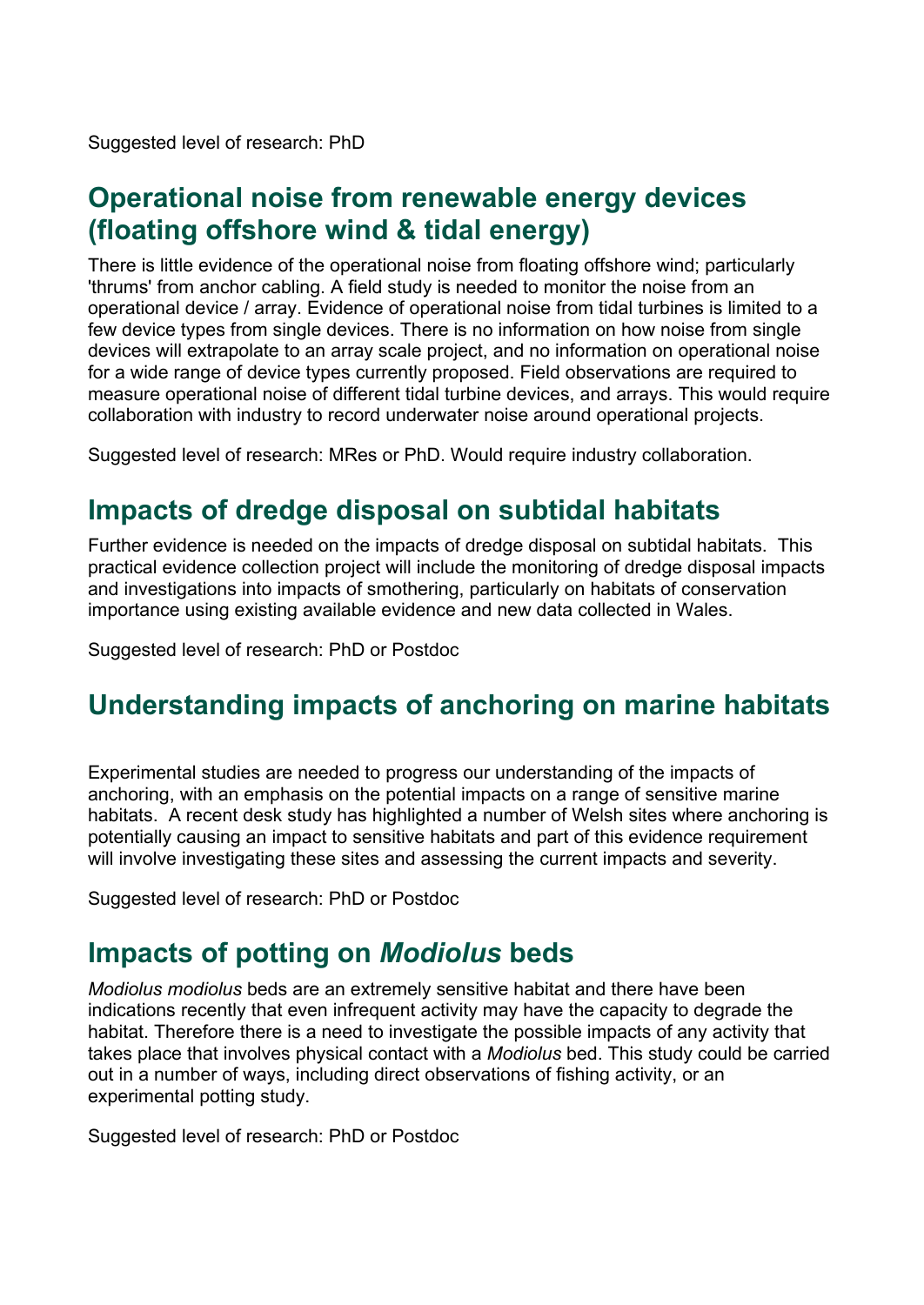#### <span id="page-8-0"></span>**Impacts of potting on fragile sponge and anthozoan communities**

Whilst impacts of pot fisheries on reef habitats is in part covered by a Defra Impacts Evidence Group review, there are site and intensity specific scenarios which require further consideration and understanding. Recent studies in Lyme Bay have highlighted the potential impacts of potting on fragile benthic species, like pink sea fans. A similar experimental study in Welsh waters would help us to understand at what intensity potting is likely to impact fragile sponge and anthozoan communities.

Suggested level of research: PhD or Postdoc

# <span id="page-8-1"></span>**Sensitivity of** *Modiolus* **and other habitats of conservation concern to smothering by sediment**

There is a need to better understand the impacts of smothering on *Modiolus modiolus* (horse mussel) and other key habitats. This would be a practical (potentially lab based) study which would build on existing studies by investigating smothering at a variety of depths in order to assist NRW to develop thresholds to be able to provide robust advice.

Suggested level of research: PhD or Postdoc

#### <span id="page-8-2"></span>**Developing methods for active restoration of marine habitats.**

There is a need to develop methods to create new intertidal and subtidal habitat, in particular habitats of conservation concern (e.g. Habitats Directive Annex 1, Environment Act Section 7 etc). Methods are more advanced for some habitats (e.g. saltmarsh, seagrass, and oyster beds) but others are very much undeveloped. Projects are needed at a variety of different scales, from small scale developments of techniques to larger scale habitat creation trials.

Suggested level of research: PhD or Postdoc

# <span id="page-8-3"></span>**Investigating the effectiveness of alternative mooring systems for reducing damage to sensitive habitats**

Studies are required on the effectiveness of Advanced Mooring Systems in terms of reducing impacts on important habitats, e.g. seagrass beds. This work would need to build on the research which is already underway at other locations and tailor this to the sites in Wales. This work would start with a literature review of the current studies and trials so far.

Suggested level of research: MSc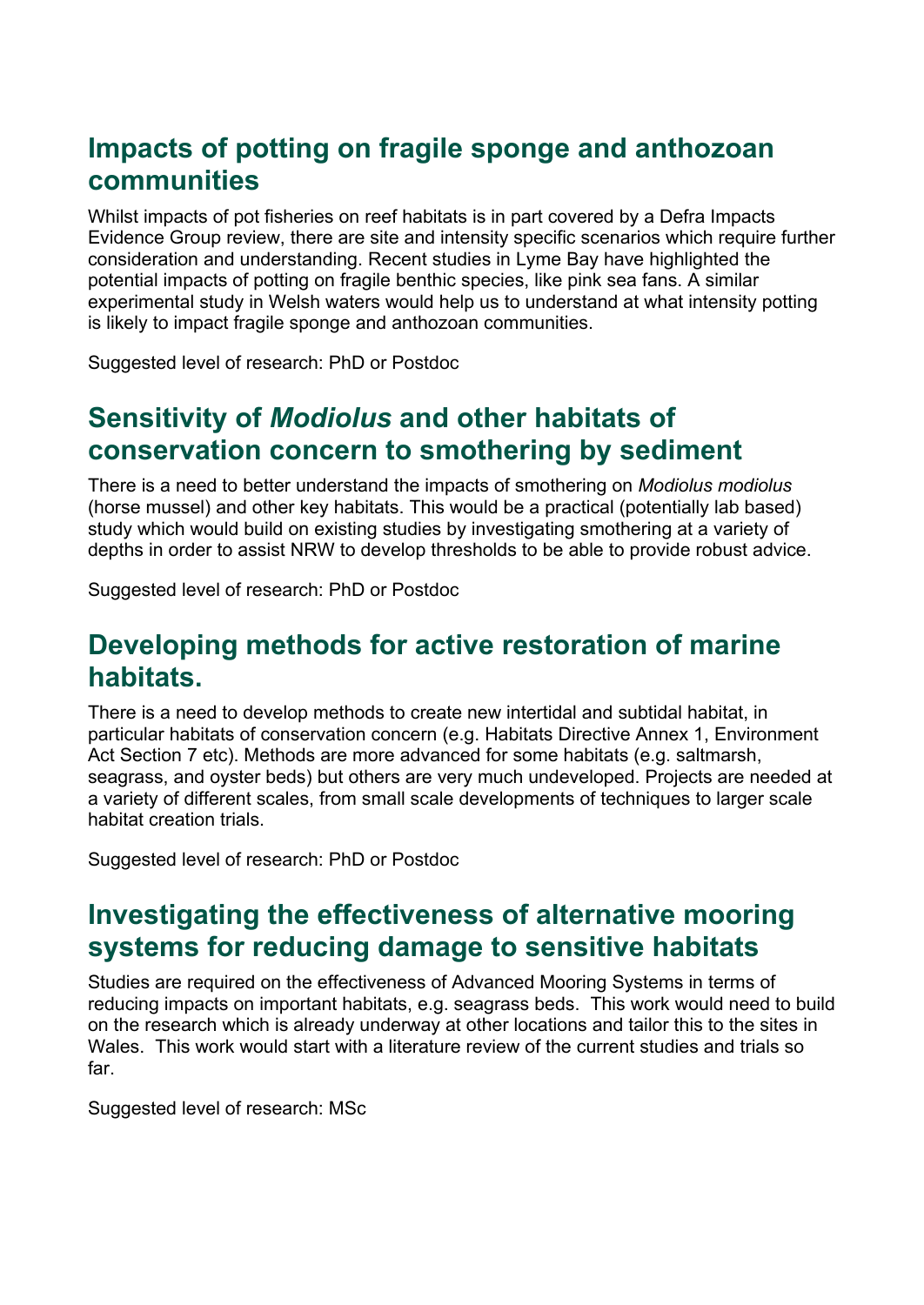# <span id="page-9-0"></span>**Investigating the causes of the decline in health of sponge community in the Menai Strait.**

Monitoring has shown a decline in the biomass and diversity of sponges at the Coleg Normal monitoring site in the Menai Strait. Work is needed to identify the cause(s) of this decline and to ascertain whether the decline has happened throughout the Menai Strait or is restricted only to this area. Initially this could be a scoping exercise to identify the most likely cause(s), plus further survey work in other areas of the Menai Strait, especially where comparisons with historic data is possible. Depending on the outcome of the scoping exercise and surveys, experimental work, data analysis, or further data collection and research may be required.

Suggested level of research: MSc and above

#### <span id="page-9-1"></span>**Investigating the causes of decline in** *Eunicella verrucosa* **populations around Skomer Marine Conservation Zone**

Monitoring has shown a decline in numbers of *Eunicella verrucosa* around the Skomer MCZ. Work is needed to identify the cause(s) of this decline. Initially this could be a scoping exercise to identify the most likely cause(s). Depending on the outcome of the scoping exercise, experimental work, data analysis, or further data collection and research may be required.

Suggested level of research: MSc and above

# <span id="page-9-2"></span>**DNA sampling for crawfish across different populations in Wales and the wider Irish Sea**

This work would provide a better understanding of the population dynamics of this species in Welsh waters and highlight potential relationships between sub populations. The project would incorporate Ireland and Southern England. Outputs would better inform management and restoration goals and could be undertaken in collaboration with a Vnotching scheme.

Suggested level of research: PhD or Postdoc

# <span id="page-9-3"></span>**Diet of seabird species in Wales**

Monitoring of seabird diet is already in place at some colonies around the Welsh coast but could be expanded to other areas, especially where the colonies are easily accessed. This project will involve practical research work to investigate the prey species being returned to colonies. Species of particular interest would include shags, cormorants, and puffins.

Suggested level of research: MSc and above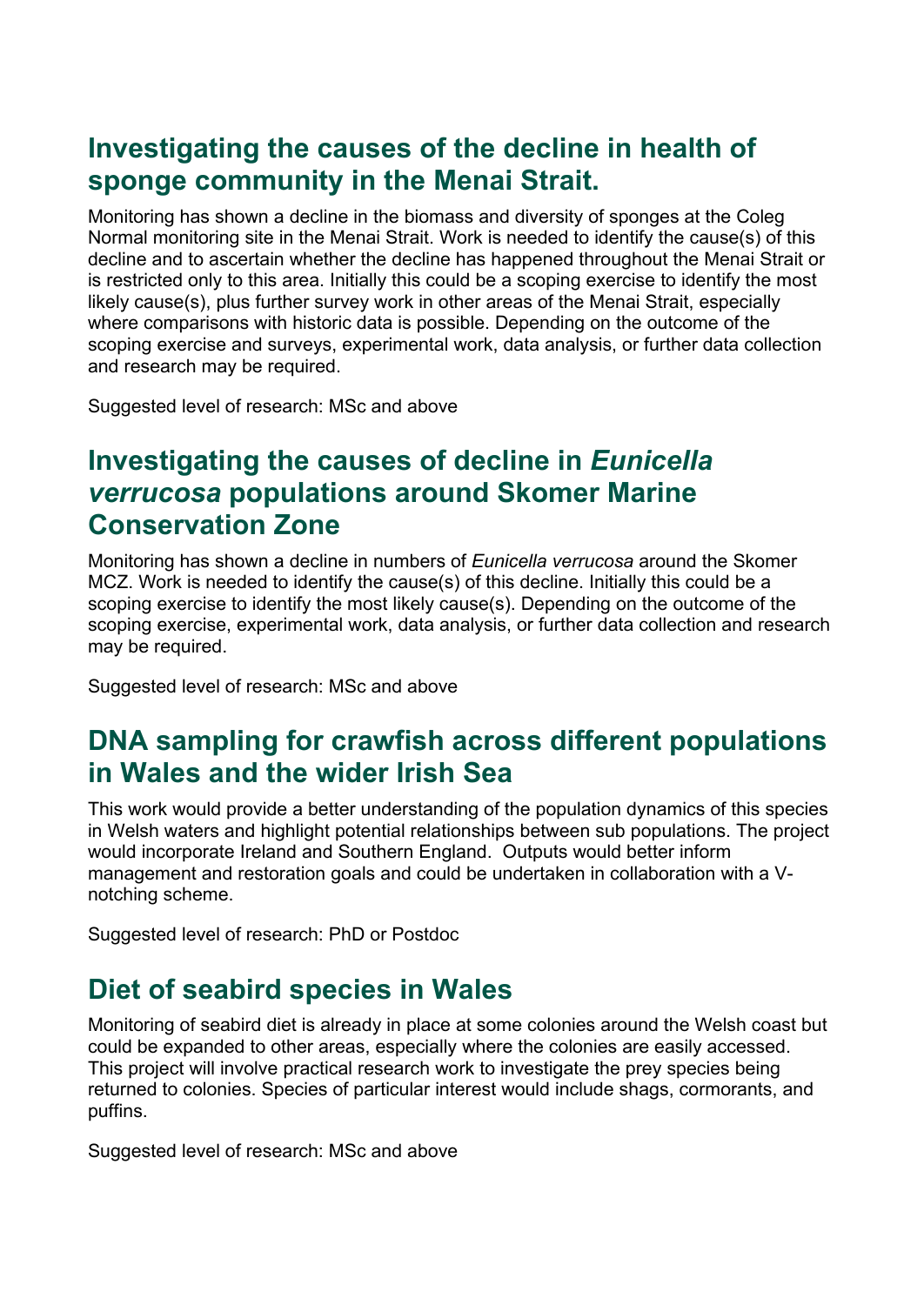# <span id="page-10-0"></span>**Seabird tracking studies to ascertain areas of use and impacts**

This practical study will develop our understanding of Welsh seabirds, especially in relation to the main areas of Welsh seas that they use to help inform potential impacts. The project will involve using GPS and data loggers fitted to birds and will particularly focus on diving birds such as auks, cormorants, and shags.

Suggested level of research: MSc and above

#### <span id="page-10-1"></span>**Understanding how to Increase resilience in seabird populations by restoring Welsh islands for seabird colonisation**

Rat free islands are a great resource for seabirds due to the lack of predation by these invasive mammals. However, often after eradication, populations of ground or burrow nesting birds do not increase due to lack of management e.g. grazing. To increase resilience to climate change impacts, ensuring connectivity and ensuring adequate locations for these birds to breed is important. By improving management on islands we increase the distribution of populations and have less of our eggs in one basket. Also by improving seabird islands this can lead to a positive impact on the local economy by attracting charismatic species such as puffins or Manx shearwaters. Different management techniques could be considered as an experiment to see what works best on different islands.

Suggested level of research: PhD or Postdoc

# <span id="page-10-2"></span>**Impacts of woodland management and tree felling on estuarine habitats**

Forestry plantation occupies a significant proportion of the catchments of many of our estuaries. Our understanding of the impacts of this land use on estuarine habitats and species is limited. Large scale cultivation of coniferous trees and forestry operations such as felling and track construction and maintenance could lead to pressures on the protected estuary features within Marine Protected Areas, such as increased sediment input, increased nutrients, acidification, and changes to hydrodynamic regime. A range of impacts on estuarine habitats and species should be reviewed as part of this work.

Suggested level of research: MSc and above

# <span id="page-10-3"></span>**Evolution of Welsh estuaries (morphological and habitat changes)**

This evidence review will develop an understanding of the historic evolution of Welsh estuaries in terms of morphological and habitat distribution changes. A wide range of information could be used to inform the study including bathymetric charts, aerial photographs, LiDAR, topographic information, wave and tidal data and sediment budget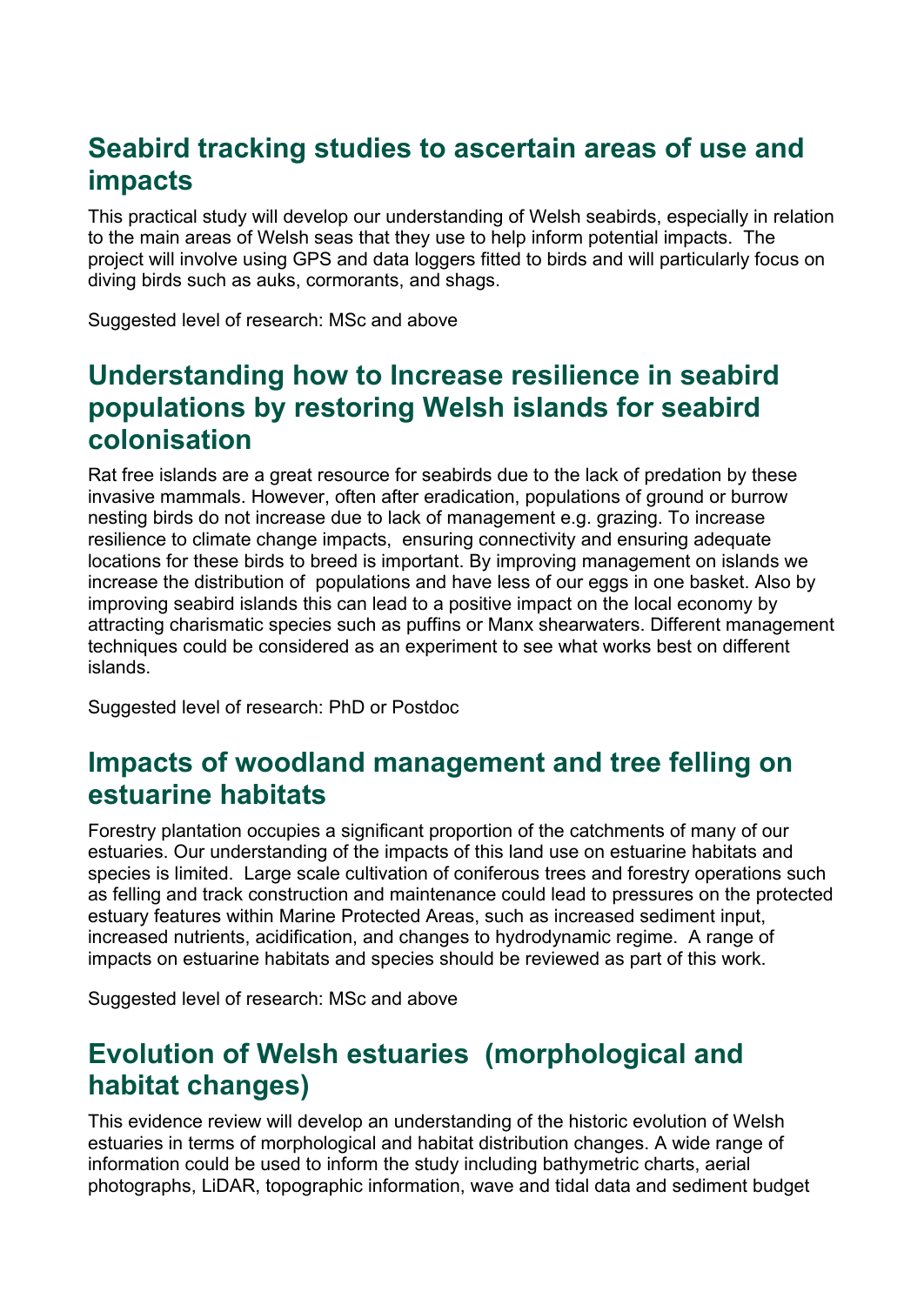information. It will be important to consider the influence of natural and anthropogenic changes and their impacts. It would also be beneficial to develop an updated baseline understanding of present day physical processes. It will first be necessary to determine priority areas for review which could be based on availability of existing and new data / information and casework demand. When a priority area is determined, a review should be undertaken of the adequacy of existing information. Recommendations could also be made in relation to any data / evidence gaps.

Suggested level of research: PhD or Postdoc

#### <span id="page-11-0"></span>**Investigating habitat resilience: saltmarsh**

There is currently conflicting evidence regarding the resilience of coastal ecosystems. Evidence to confirm the assumption that saltmarsh moves inland with sea level rise is required. A research project to test this assumption in Wales would help with our understanding of resilience and coastal management. Long term surveillance would be required at locations where there are no constraints such as sea defences to the inland movement of saltmarsh.

Suggested level of research: long term research

#### <span id="page-11-1"></span>**Saltmarsh habitat as fish nurseries**

There is a lack of evidence surrounding the use of saltmarsh habitat as fish nurseries. The study will determine the potential of specifically Welsh saltmarsh to act as a fish nursery and investigate link this has to biodiversity and economic benefits and the provision of ecosystem services. It should also further our understanding of the management required of saltmarsh for juvenile fish.

Suggested level of research: MSc and above

#### <span id="page-11-2"></span>**Nitrogen deposition & sea cliffs**

A study is required to determine the critical thresholds for nitrogen deposition on maritime cliff and slope. There are no critical thresholds for nitrogen deposition on maritime cliff and slope, this component feature is made up of different vegetation types (maritime heath, maritime grassland, crevice and ledge communities, supra littoral lichen communities etc) not covered by the Air Pollution Information System (APIS) data. The study will investigate the effects of nitrogen deposition on the sea cliff habitats to 2030.

Suggested level of research: PhD

#### <span id="page-11-3"></span>**Sand dunes and water filtration**

Sand dune aquifers are used as a potable water source in the Netherlands as the sand dunes naturally purify water passing through them. Similar natural filtration processes almost certainly remove nutrients from groundwater in the UK, thus reducing diffuse pollution to the marine environment. However, in the UK this is not well studied. This desk based project should provide a review of this process and its applicability in Wales.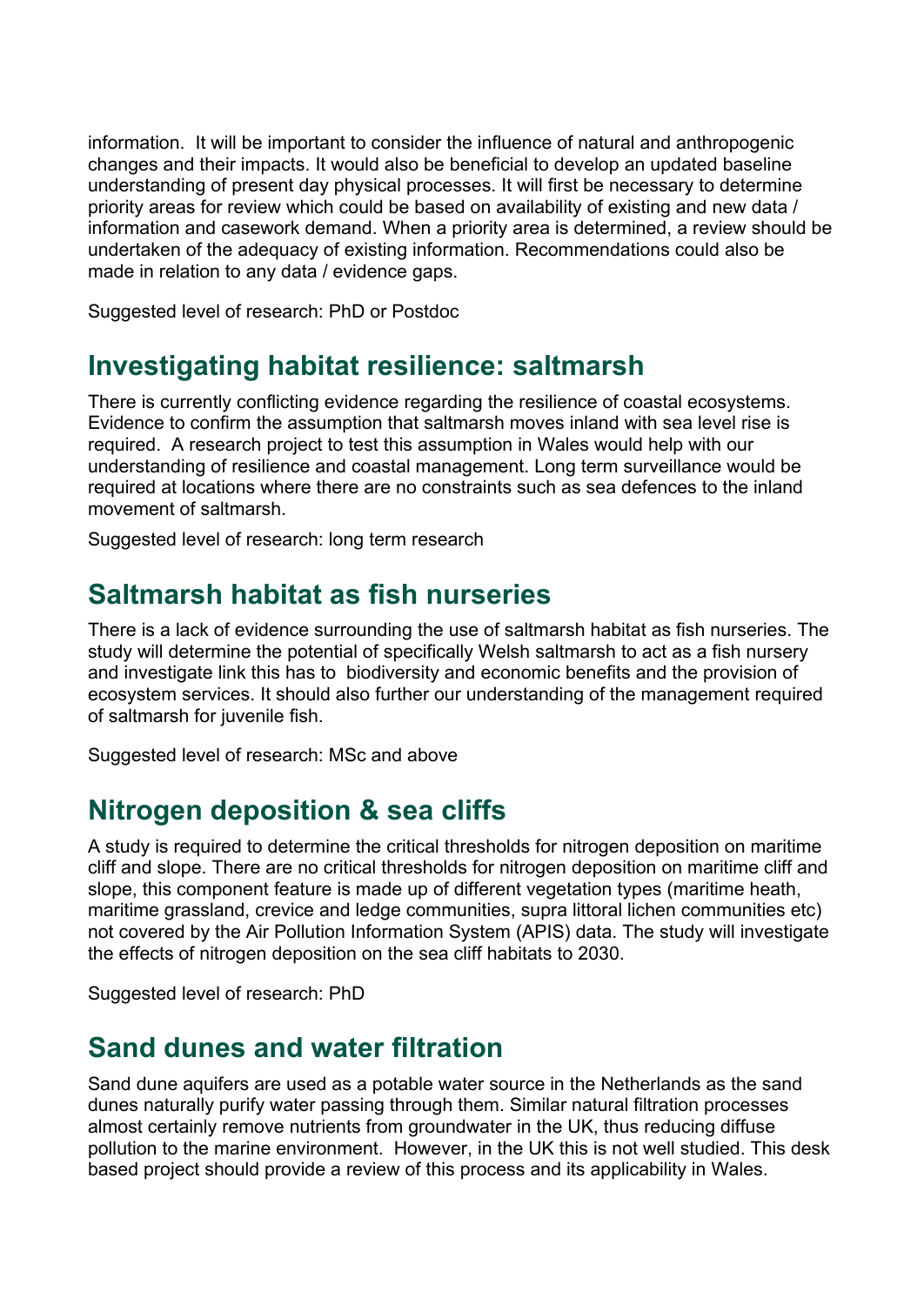Suggested level of research: PhD

#### <span id="page-12-0"></span>**Impacts of coastal defences on coastal habitats**

NRW wish to better understand of the impact of coastal defences on adjacent coastal margin habitats, which will include consideration of coastal geomorphology impacts. This review will include a consideration of what the positive and negative impacts of coastal defences are and where they are located along the coastline of Wales. Suitable case studies could include Borth and Morfa Dinlle.

Suggested level of research: MSc and above

# <span id="page-12-1"></span>**Value of coastal habitats in contributing to sea defences**

The value of coastal margin habitat in providing / contributing to soft sea defences, including system thresholds which govern that role.

Suggested level of research: PhD

#### <span id="page-12-2"></span>**Carbon sequestration and storage potential of sea cliff habitats**

The rates of carbon sequestration and storage potential for cliff habitats (particularly coastal grassland and maritime heath) is not known. An investigation into rates of carbon sequestration and storage potential in these habitats would provide a better understanding of the ecosystem services these coastal margin habitats provide.

Suggested level of research: PhD

#### <span id="page-12-3"></span>**Evaluating perception of the value of coastal habitats as coastal defence structures and confidence in their use as nature based solutions.**

A study investigating the social perception of coastal margin habitats (particularly dunes and shingle) in relation to coastal defence is required to improve our social evidence base for the value and potential inclusion of coastal margin habitats. This study will assist with future reporting within NRW.

Suggested level of research: MSc and above

#### <span id="page-12-4"></span>**eDNA assessment of species in lagoons.**

There is a lack of contemporary information relating to species communities and diversity of Welsh saline lagoons. eDNA analysis of water samples from saline lagoons could provide valuable information on species diversity and presence / absence of notable species.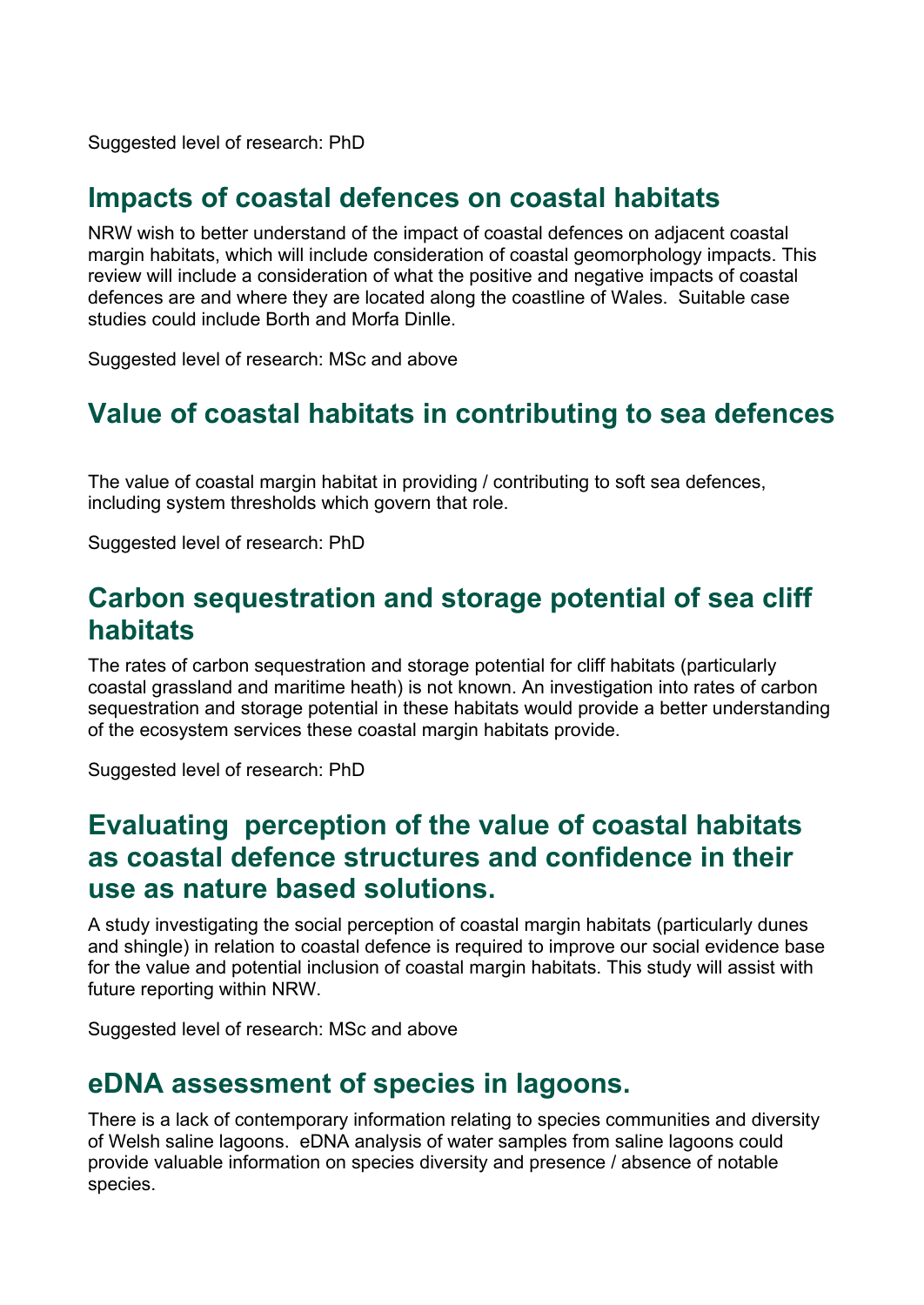Suggested level of research: PhD or Postdoc

#### <span id="page-13-0"></span>**Recording and evaluating grazing levels, timing and abandonment for saltmarsh, sand dunes and cliffs.**

Grazing is an integral part of maintaining coastal habitats in favourable condition. A review is required to evaluate grazing levels, timings, and effects of grazing abandonment on coastal margin habitats, particularly saltmarsh, sand dunes and cliffs.

Suggested level of research: MSc and above

# <span id="page-13-1"></span>**Developing methods to initiate the creation of coastal and intertidal habitats (other than saltmarsh).**

There is currently a good evidence base for the methods to initiate the development of saltmarsh. However, there is sparser evidence for the other coastal margin habitats, such as sand dunes, sea cliffs, shingle, and saline lagoons. Gaining this information will aid us in providing advice where required on the creation of coastal margin habitats.

Suggested level of research: MSc and above

#### <span id="page-13-2"></span>**Ecosystem level effects of restricted water exchange between tidal lagoons and the area outside**

Tidal lagoons are likely to create areas with less exchange of water with surrounding areas than was the case before construction. This desk based study would investigate these possible changes and specifically whether there may be changes to pelagic communities (including plankton) as a result.

Suggested level of research: PhD

#### <span id="page-13-3"></span>**Understanding pre 1900 distribution and abundance of flora and fauna in Welsh waters**

This desk based exercise would build on work already carried out and investigate historical distributions of marine flora and fauna to understand changes in the Welsh marine environment over time. This will highlight changes such as historical losses of habitat and which species and habitats have experienced the most changes.

Suggested level of research: MSc and above

#### <span id="page-13-4"></span>**What impact could climate change have on marine ecosystem services?**

A review is required to investigate potential changes in marine ecosystem services in Welsh waters resulting from climate change. This will include the known impacts that climate change could cause (e.g. water temperature and chemistry, sea level rise, non-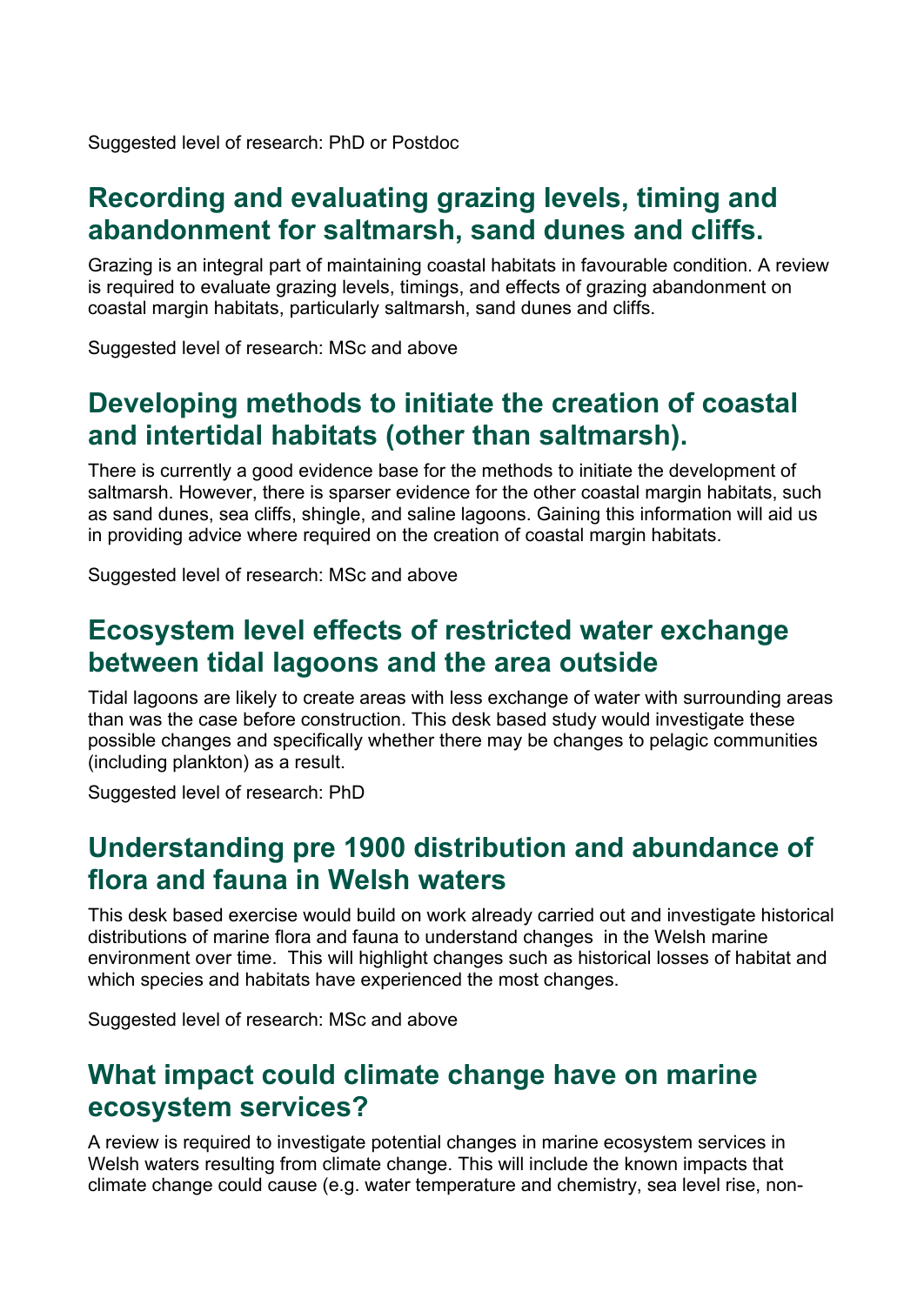native species). It will assess how these changes could affect those provisioning, regulating and cultural services that marine ecosystems provide.

Suggested level of research: PhD

# <span id="page-14-0"></span>**High resolution hydrodynamic modelling across Wales**

NRW are interested in the production (building and validation) of hydrodynamic models to enable particle tracking input scenarios for a range of point sample data, for example angel shark eDNA records, oyster larval recruitment, invasive non-native species data and crawfish larval dispersal. This is in order to test / predict a range of hypotheses associated with different species.

Suggested level of research: PhD or Postdoc

#### <span id="page-14-1"></span>**How to develop appropriate models for fish behaviour around marine renewable energy developments.**

Several types of modelling are likely to be required to predict impacts to fish from marine renewable energy devices in several stages; to predict encounter rates, avoidance rates and injury rates. Currently, the modelling tools to do this are limited and do not allow different modelling approaches to be compared or contrasted to further understand the range of impacts and provide confidence in the overall assessment. This desktop project will research the appropriate input into the parameters required to adequately develop new, or improve existing modelling tools, including how to incorporate uncertainties within the statistical analysis of the models.

Suggested level of research: PhD or Postdoc

#### <span id="page-14-2"></span>**How to deliver feasible mitigation and compensation for loss of fish associated with tidal lagoon developments?**

A review is required of the effective and suitable mitigation and compensation strategies available for marine / estuarine and freshwater diadromous fish in relation to tidal lagoon developments. Measures to mitigate impacts on key fish species and populations are likely to play key roles in consenting processes for tidal lagoon developments and need to be better understood.

Suggested level of research: PhD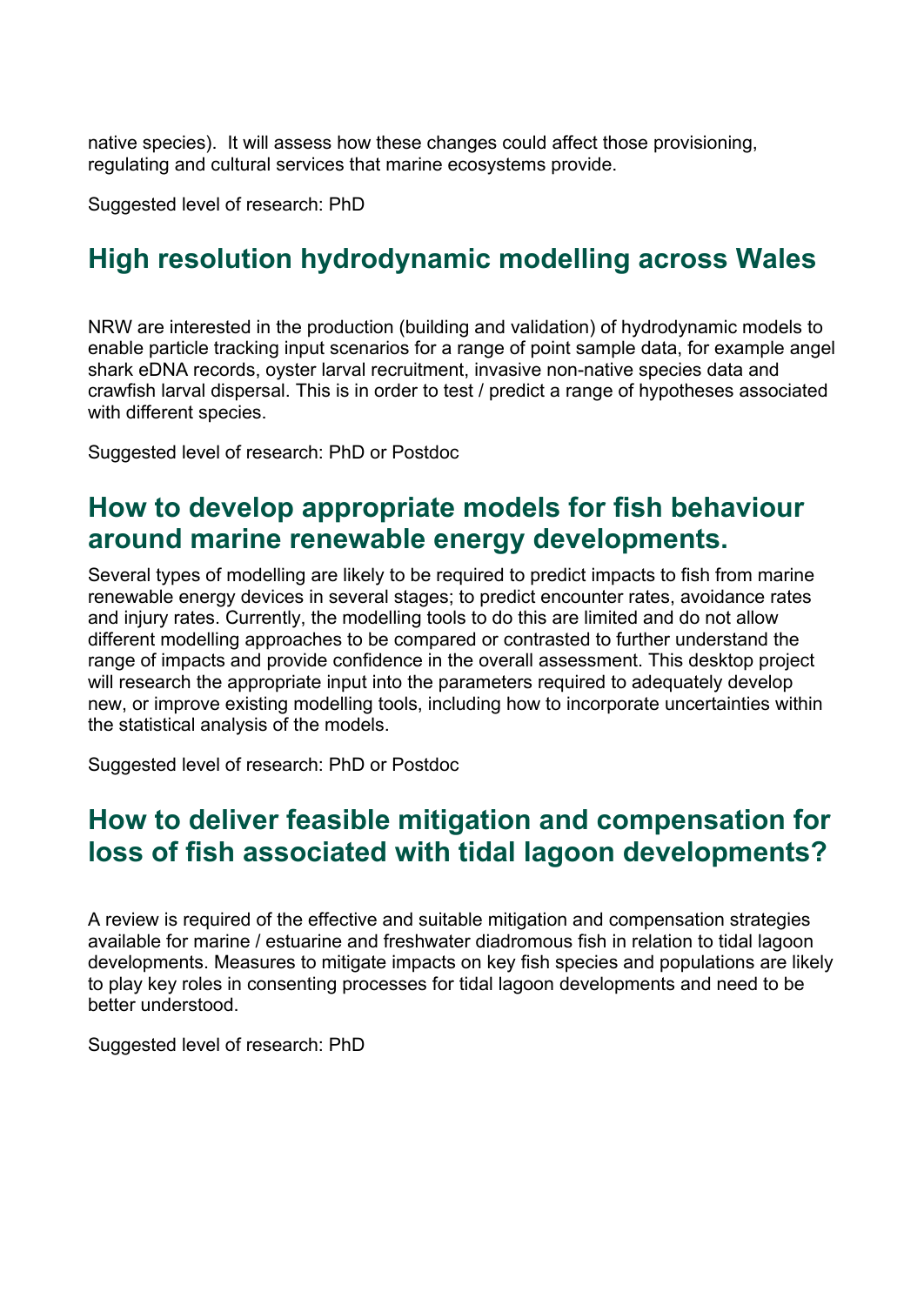# <span id="page-15-0"></span>**Investigating the status and ecology of the Critically Endangered angel shark (***Squatina squatina***) in Welsh waters**

Evidence to support the current status and ecology of angel sharks in Welsh waters is needed to ascertain if current protection under the Wildlife and Countryside Act is adequately protecting this species in Welsh waters. This would include eDNA sampling, DNA mucus sampling and tagging using targeted surveys and utilising existing survey mechanisms (including fishers) to build up a better understanding of population status and how angel sharks are using Welsh waters at different times of year.

Suggested level of research: MRes or PhD

# <span id="page-15-1"></span>**Expand use of eDNA sampling undertaken as part of the successful Angel Shark Project Wales trial to incorporate other rare and scarce species.**

The work undertaken as part of the Angel Shark Project Wales successfully demonstrated the eDNA methodology in being able to detect rare / scarce species in Welsh waters. This could be utilised for a range of other species of principle importance (e.g. Environment Act Section 7) as well as marine invasive non-native species (INNS) (as a potential surveillance mechanism) for high risk species e.g. mitten crab and other species from the Wales INNS monitoring and surveillance list. This project will develop NRW's understanding of what is feasible and develop and carry out trials in the field.

Suggested level of research: PhD

#### <span id="page-15-2"></span>**Distribution and abundance of sandeels in Welsh waters**

Sandeels are a key prey species for marine mammal and seabird species and are an important component of marine ecosystems and trophic structures in Welsh waters. Identification of the areas of potential sandeel residency and spawning habitat in Welsh waters using existing mapping is needed, along with ground truthing studies using sandeel dredges or grab sampling to identify the use of this habitat by sandeels. Trawling is also needed to identify whether sandeels are using these areas in their pelagic phases. This will build upon the work presented in Ellis et al. (2012) and allow assessments to robustly consider the effect upon this species, which is often overlooked by standard survey techniques. Similar studies for other species which show habitat preferences e.g. Atlantic herring, black bream, sand goby and European plaice would also be of value.

Suggested level of research: PhD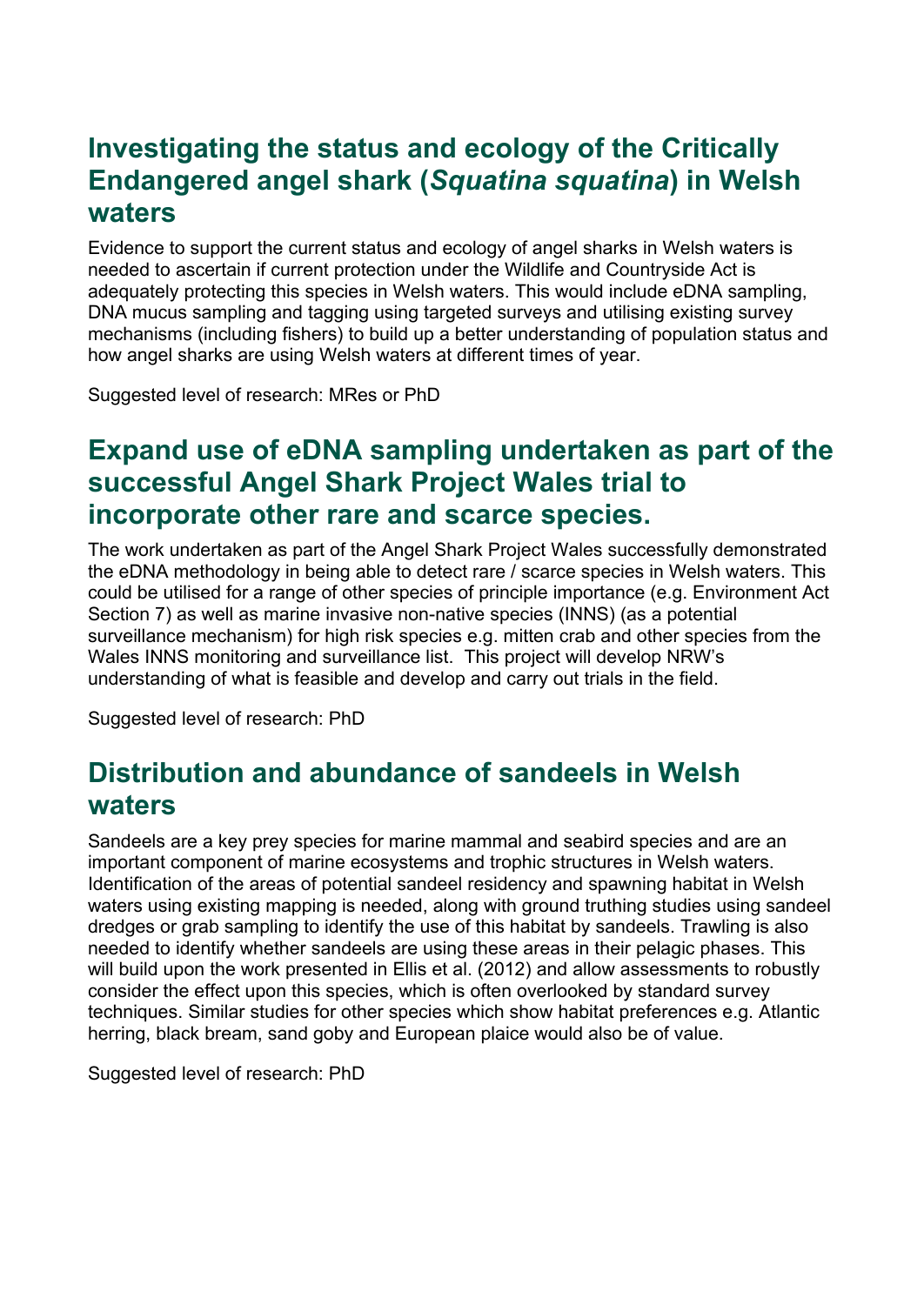#### <span id="page-16-0"></span>**How will climate change impact upon fish and fish communities in Welsh waters?**

A desk based review is required which will investigate how climate change (including changes in water temperature and chemistry, sea level rise and invasive non-native species) might affect key fish populations and fish communities in Welsh waters.

Suggested level of research: MSc and above

# <span id="page-16-1"></span>**Noise and vibration impacts upon fish**

This practical study will investigate responses of key fish species to noise and vibration. This is likely to be through monitoring of piling in situ or experimental trials.

Suggested level of research: MSc and above

# <span id="page-16-2"></span>**Effects of electromagnetic fields (EMF) on fish**

This practical research project would investigate responses of key fish species to Electromagnetic Fields. It would involve monitoring of cables or experimental trials.

Suggested level of research: PhD or Postdoc

#### <span id="page-16-3"></span>**What are the effects on fish communities from the presence of offshore wind farms, or marine renewable energy device arrays?**

An evidence review is required on the response of fish communities to the presence of offshore wind farms or marine renewable energy device arrays. This would weigh the potential for habitat loss and displacement from spawning / nursery / feeding grounds and migratory routes and disturbance / electromagnetic fields, with the potential for reduced fishing pressure and increased habitat complexity / hard substrates within the array area. Key questions to consider in this review would be: Is the effect beneficial overall? Is there a changed community structure, diversity, or abundance as a result? Which key species are positively and negatively affected?

Suggested level of research: BSc or MSc

#### <span id="page-16-4"></span>**Assessing incremental losses to fish populations**

Understanding how incremental year-on-year losses of fish from project level impacts or commercial fishing may affect population abundance, structure and functioning is important when conducting Habitats Regulations Assessments and assessing how projects will change the abundance or structure of a population. Development of models for key fish species in Welsh waters is needed, building on existing work.

Suggested level of research: MSc and above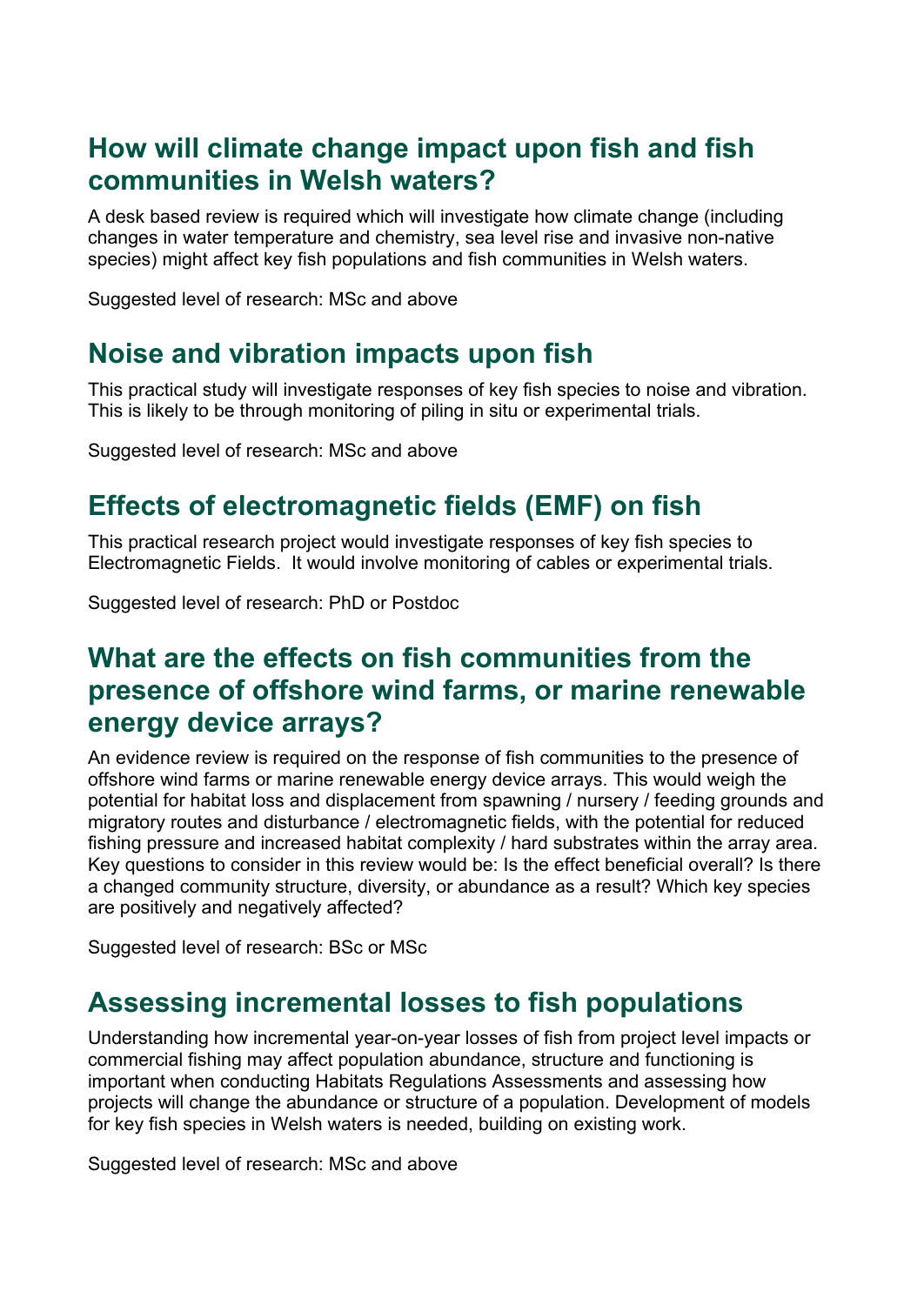### <span id="page-17-0"></span>**An assessment of the suitability of 'preferred' and 'marginal' sandeel habitat in Welsh waters.**

Habitat is often defined as preferred, marginal, or unsuitable for sandeel occupancy. However, within the preferred and marginal habitats, there are sub-classifications (prime, sub-prime etc.) and many marginal habitats / substrates are unsuitable for sandeels. A more refined sandeel habitat map than that available from the British Geological Survey seabed sediment map is required considering these sub-classifications.

Suggested level of research: MSc and above

# <span id="page-17-1"></span>**Timing of sandeel burial and emergence in the Severn Estuary**

Sandeels are generally understood to show diurnal behaviour, spending time swimming in the water column and time buried in seabed sediments. However, it is not clear whether this behaviour is seen in highly turbid environments where light penetration may be limited. The timing of sandeel burial and emergence influences their vulnerability to different impacts (such as dredging, entrainment / impingement, turbine encounters etc.). A field study is needed to understand whether sandeels show this diurnal behaviour in the Severn Estuary, a highly turbid environment and a site designated for its fish assemblage.

Suggested level of research: MSc and above

# <span id="page-17-2"></span>**eDNA screening study of diadromous fish in marine waters**

Based on the recommendation in the Evidence report: 'Feasibility Study of Methods to Collect Data on the Spatial and Temporal Distribution of Diadromous Fish in Welsh Waters'. A strategic and comprehensive marine eDNA survey to establish presence or effective absence of key fish (and other) species in each marine energy resource zone. This would comprise a two-year, comprehensive survey using automated samplers to collect eDNA across full tidal cycles, with replicate samples spread across each area every two weeks. As eDNA screening is an emerging technology, such a study could include an initial, short pilot phase to test and refine these field techniques across a number of selected areas.

Suggested level of research: PhD

# <span id="page-17-3"></span>**Understanding post release mortality in recreational angling**

In Wales, more information regarding fish stocks and post-release mortality is required to better understand the overall effect of biological removals. This is especially relevant for species which are valued by both the recreational and commercial fisheries sector.

Suggested level of research: PhD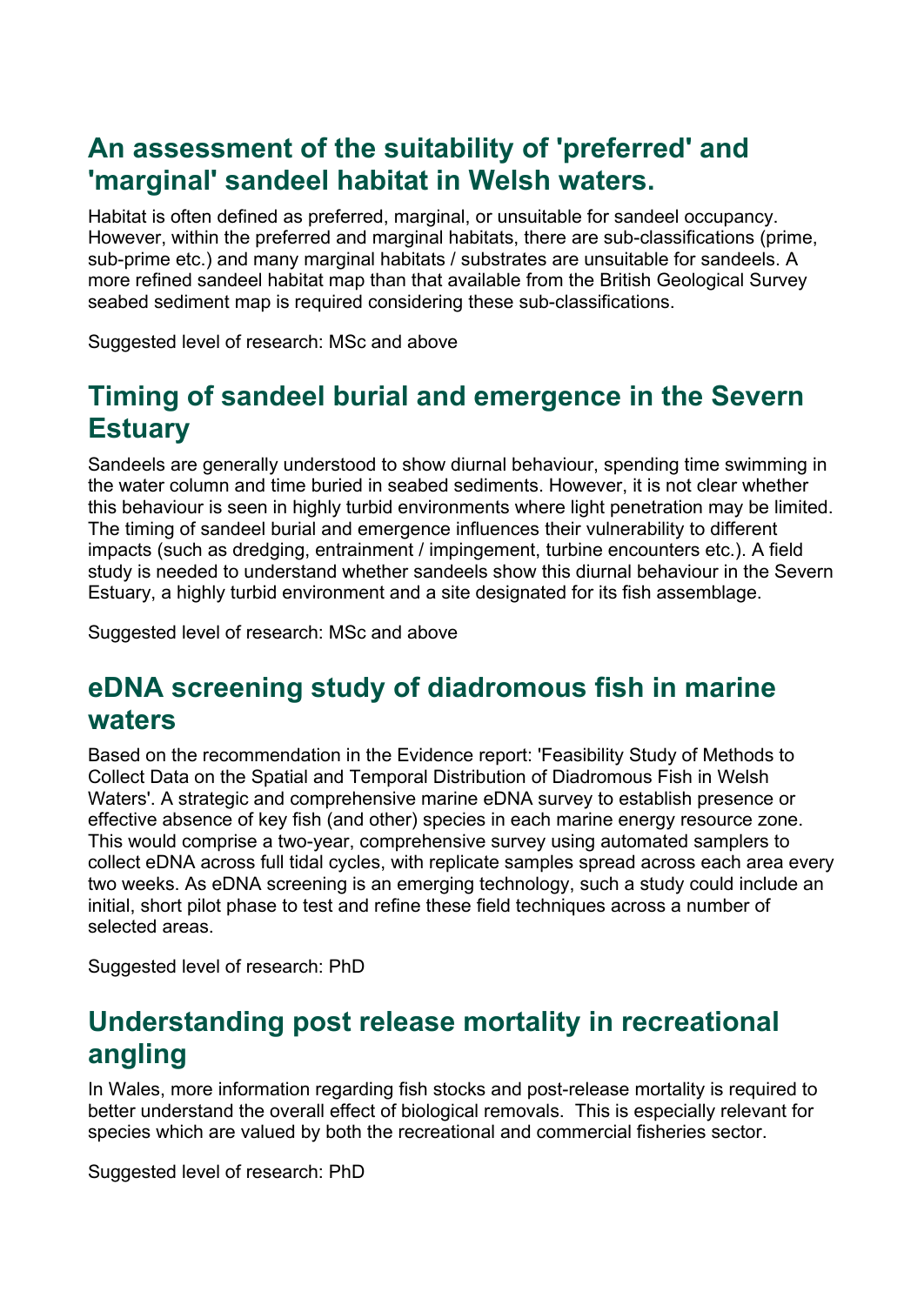### <span id="page-18-0"></span>**What are the impacts of removal of slow growing, longlived fish species by recreational angling?**

It has been identified that the pressures of recreational sea angling may have the greatest effect on species which are slow growing, long-lived, and late maturing (e.g. wrasse). Work is required to investigate the impacts of removal of these types of species in angling hotspots in Wales and link this to important species for protected features of Welsh MPAs such as reef.

Suggested level of research: PhD

#### <span id="page-18-1"></span>**Understanding impacts of non-native species impacts on Marine Protected Area features in Wales**

NRW wish to gain a better understanding of the impacts of non-native species on Welsh Special Area of Conservation features. This will build on a recent report which assessed the impacts of key marine invasive non-native species on Welsh MPA habitats and features, fisheries, and aquaculture (Tillin et al., 2020). This work would need to use the evidence review as a base and go on to undertake desk and site based investigations to document evidence of impacts in Welsh waters.

Suggested level of research: PhD

#### <span id="page-18-2"></span>**eDNA analysis of dredge vessel hopper water to identify presence of invasive non-native species**

This practical study would provide a better understanding of the risks of introduction and spread of invasive non-native species due to marine dredging activities in Wales. An important part of this work would be to develop working relationships with dredge operators.

Suggested level of research: PhD. Would require industry collaboration.

#### <span id="page-18-3"></span>**Investigating the distribution of slipper limpet in north and west Wales.**

We wish to increase our knowledge of the distribution and density of the slipper limpet (*Crepidula fornicata*) in north and west Wales, as new records in 2020 and 2021 suggest there is now an established population in north Wales. There are currently no records from Cardigan Bay, which would indicate that the species may not have moved naturally from south to north Wales, although movement from Northern Ireland is possible. We will use this evidence to target monitoring and understand spread of the slipper limpet. Evidence on distribution of species is vital when working with stakeholders that have an interest in the area and will be impacted by the introduction of slipper limpet. Distribution information will be used to target biosecurity measures and understand more about impacts to protected features. Understanding the presence and extent of slipper limpet in the Menai Strait will inform future management of shellfisheries and assist in providing guidance to the industry.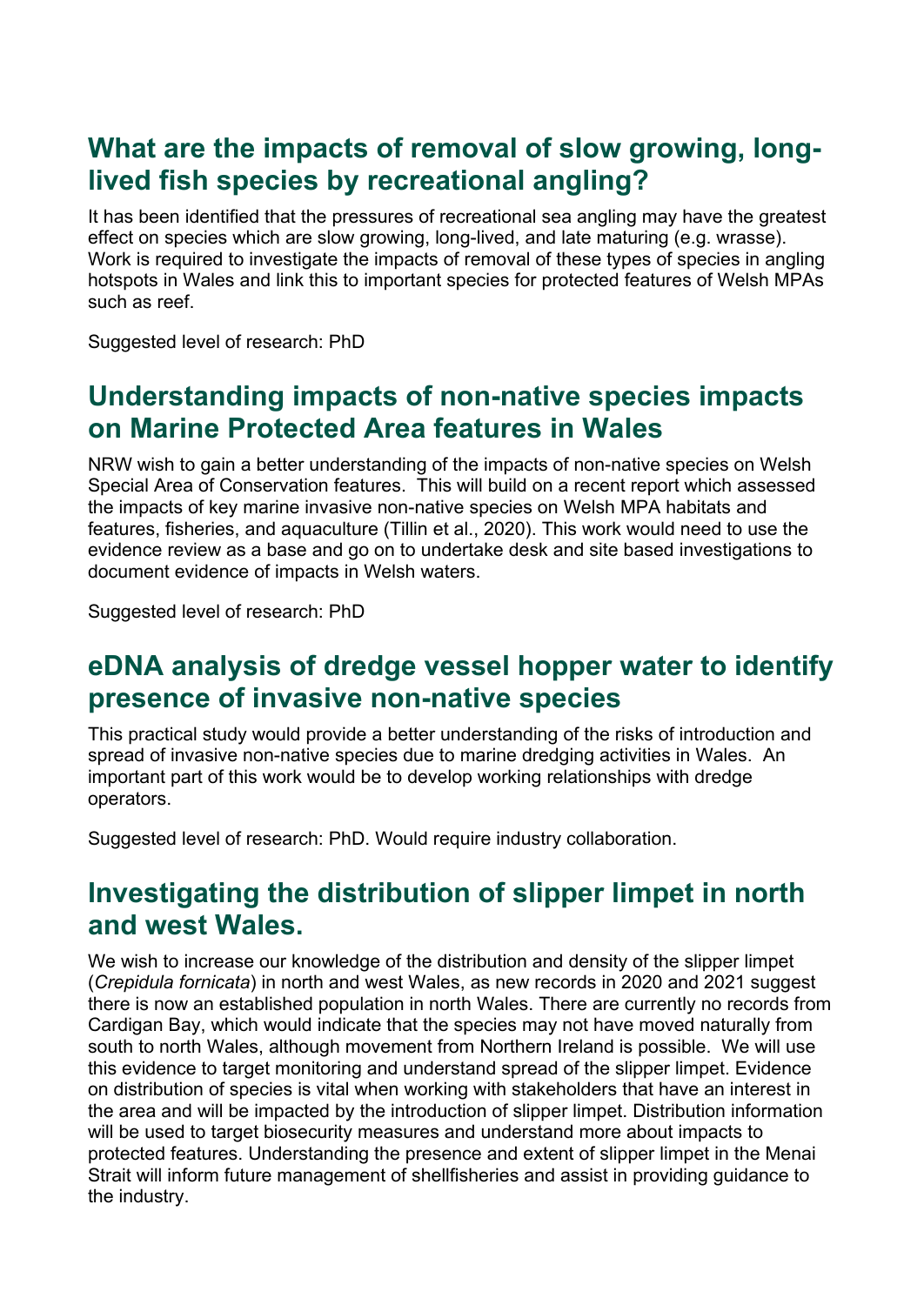Suggested level of research: BSc or MSc

#### <span id="page-19-0"></span>**What is the origin of the of the slipper limpet (***Crepidula fornicata***) in North Wales?**

We are aware that an established population of the slipper limpet (*Crepidula fornicata*) is likely in the Menai Strait and south-east Anglesey due to a number of records in 2020 and 2021. NRW wish to understand more about the method of introduction of this species to North Wales. An established population exists in Milford Haven and Northern Ireland but it is as yet unclear whether this species has arrived through natural spread or whether it was introduced through a specific introduction event, either a new event or whether the species has been present since the introduction event of 2006. This project could involve genetic analysis and an examination of pathways. Evidence on the method of introduction is important to ensure existing biosecurity protocols are adequate and will help target pathways for potential future introductions to an area.

Suggested level of research: MSc and above

#### <span id="page-19-1"></span>**Chinese mitten crab ecology and behaviour in the Dee Estuary**

Currently there is no formal monitoring programme of mitten crab however some data on population trends is collected from the fish trap in Chester. This shows that numbers have been increasing steeply in recent years. Additional monitoring and research such as planktonic megalopa studies, mark release recapture and genetic investigations are needed to better understand the Dee population and potential impacts. We have no evidence about natural predator response, but this could be incorporated into a monitoring programme. This evidence will help us better understand the population of mitten crab in the Dee, including the size of the population and the movements of this species within the estuary and river catchment system.

Suggested level of research: MSc and above

# <span id="page-19-2"></span>**Investigating the spread of** *Agarophyton* **(***Gracilaria***)** *vermiculophylla* **in Wales**

This red algal species was recently found in Porthmadog and quickly further discovered in the Mawddach, and Malltraeth and was also present in 2020 in the Burry Inlet. The extent suggests a mass influx of propagules, and maybe not a localised source around Porthmadog. It is likely that this species has not yet reached its extent and density limits in Wales. This project could review likely propagule spread (e.g. through modelling). It could also model the habitats where we could expect this species to be found and where it could prove problematic through the recycling of propagules locally, which would increase the density to problem levels. The project could also include an investigation into the likely impacts of this species on Welsh habitats.

Suggested level of research: MSc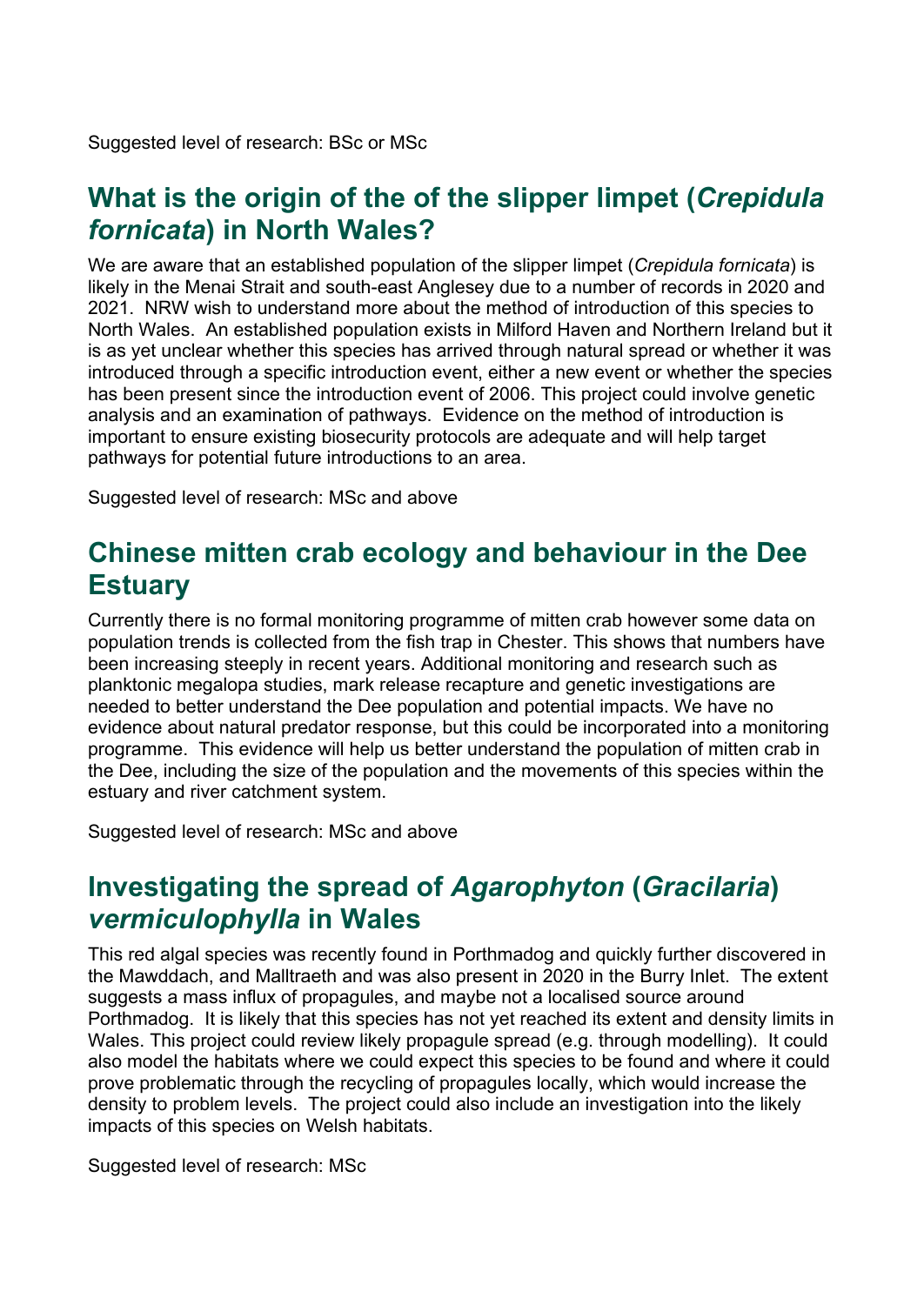# <span id="page-20-0"></span>**Diet of marine mammals, especially bottlenose dolphin, harbour porpoise and grey seal in Wales and adjacent Seas**

Knowledge of diet in marine mammals in Wales is minimal and / or dated. There are no stomach content samples from bottlenose dolphins in Wales although a proposed project to biopsy dolphins could allow forensic techniques to examine diet (stable isotope analysis). There is stomach content information from stranded and bycaught harbour porpoise but data is not analysed. Grey seal diet work in Wales is from a single report from 1996 in Pembrokeshire (Strong 1996) and requires updating. Diet is an important descriptor of prey changes in the ecosystem. As diet is intricately linked to habitat, knowledge of diet will inform our assessments of the condition of marine mammal habitats. This project will primarily involve desk based collation of existing data.

Suggested level of research: MSc and above

# <span id="page-20-1"></span>**Connectivity of grey seals and bottlenose dolphin around Wales and adjacent Seas**

This desk based project involves the collation of data on movements of marine mammals in Welsh waters / the management unit and quantification of the degree of connectivity between areas. This work will help NRW to develop advice on management of grey seal and bottlenose dolphins, especially relating to Habitats Regulations Assessment.

Suggested level of research: MSc and above

# <span id="page-20-2"></span>**Modelling population consequences of habitat loss for marine mammals**

The population consequences of habitat loss are poorly understood. Current population prediction models concern disturbance only, rather than actual loss caused by, for example, permanent displacement or habitat removal from sea wall construction (e.g. tidal lagoons). A modelling framework is required to predict effects on populations.

Suggested level of research: MRes or PhD

# <span id="page-20-3"></span>**Population structure and dynamics of marine mammals in Welsh waters and adjacent Seas**

We have a limited understanding of how our marine mammal populations are structured around the UK and Europe. Further information is needed to investigate potential population structuring (including genetic structuring) and regional population dynamics (including age and sex ratios). This report should be broader than just abundance and distribution.

Suggested level of research: Postdoc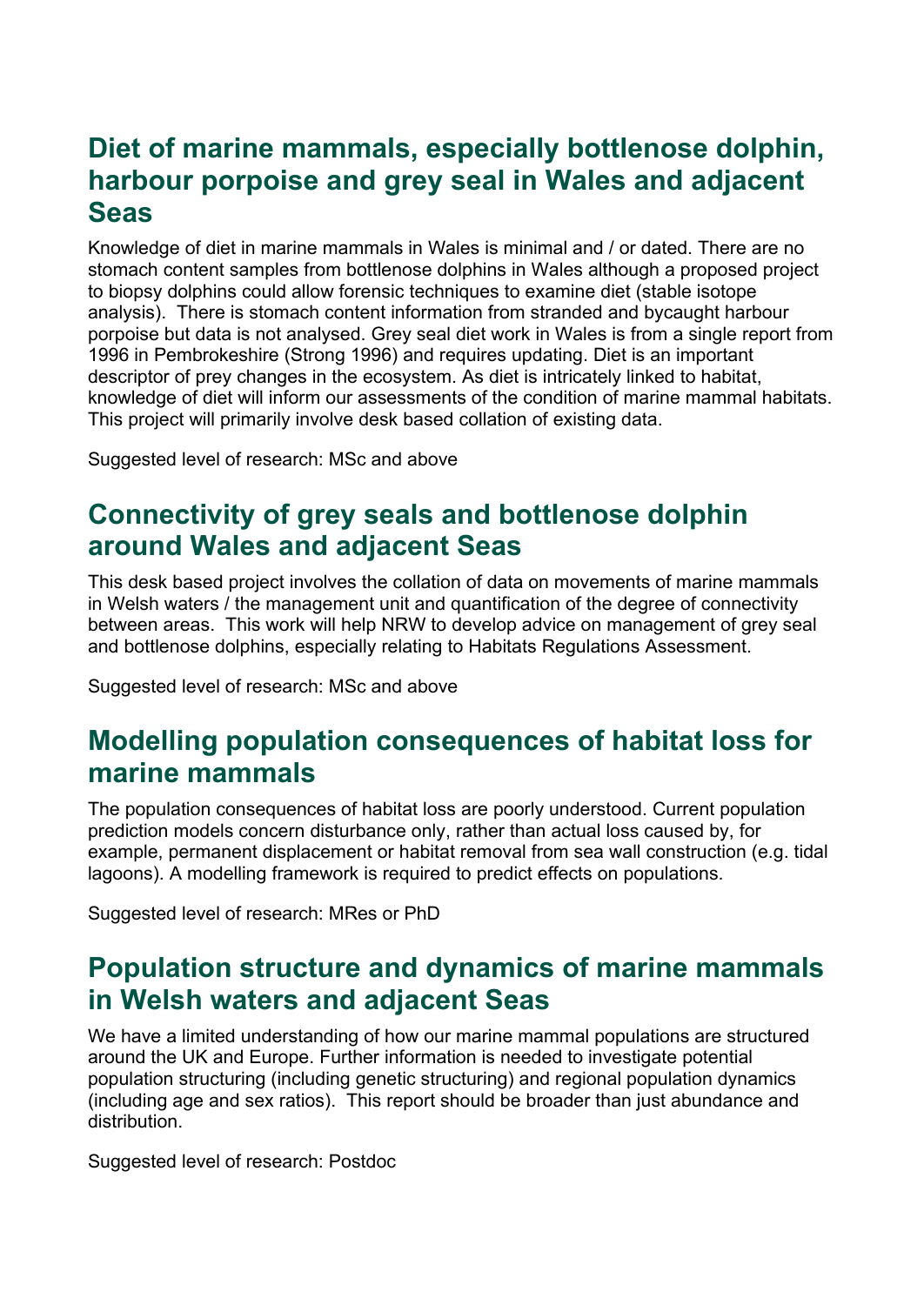### <span id="page-21-0"></span>**Recreational disturbance of marine mammals**

The aim of this work is to gather evidence to assess whether disturbance from recreational vessels or other recreational activities is having an impact on marine mammals, especially bottlenose dolphins, in Welsh waters. This follows on from PhD work carried out at Bangor University. While there are detectable impacts e.g. changes of behaviour in cetaceans, we need to investigate whether these changes are having any detrimental effect on the population or is it mainly a perception that this kind of disturbance is adverse. More work is needed to understand the impacts and to assess potential management options if there is an adverse impact, given the unregulated nature of this activity.

Suggested level of research: PhD

# <span id="page-21-1"></span>**Risso's dolphin distribution, range and abundance**

Small Cetaceans in European Atlantic waters and the North Sea (SCANS) data, plus some localised info from Bardsey surveys, are the only information NRW currently have on Risso's dolphin. There is recent anecdotal evidence of frequent sightings of Risso's dolphins, including calves, which appear to persist throughout the year. This poses a potential consenting risk for marine renewable energy and is a potential conservation issue if important areas for this species are not recognised. NRW require better information on abundance, range, breeding, site fidelity, distribution of this species. Boat based photo ID is likely to be the best method, in addition to collation of existing data.

Suggested level of research: MSc and above

# <span id="page-21-2"></span>**Noise disturbance of marine mammals**

Information on the behavioural effects on marine mammals from underwater noise such as seismic surveys, unexploded ordnance detonation, or piling, is limited. Standard deterrent ranges are used in some assessments, but they are often based on limited evidence, and there is a lack of consensus over whether they would apply under different hydrographical conditions such as those in Welsh waters. An understanding of how underwater noise might disturb Annex II species, particularly harbour porpoise; and what the spatial footprint of such disturbance might be, is urgently needed to inform consenting advice for imminent offshore wind projects.

Suggested level of research: PhD or Postdoc

#### <span id="page-21-3"></span>**Impacts of acoustic surveys on marine fauna**

A practical study is required on the potential impacts from acoustic surveys (geophysical e.g. multibeam, boomer) on marine mammals, birds, and invertebrates. A desk based study has been completed, active field research is now needed. This is likely to include research on effects of sound on diving birds and impacts of particle motion components of sound.

Suggested level of research: PhD or Postdoc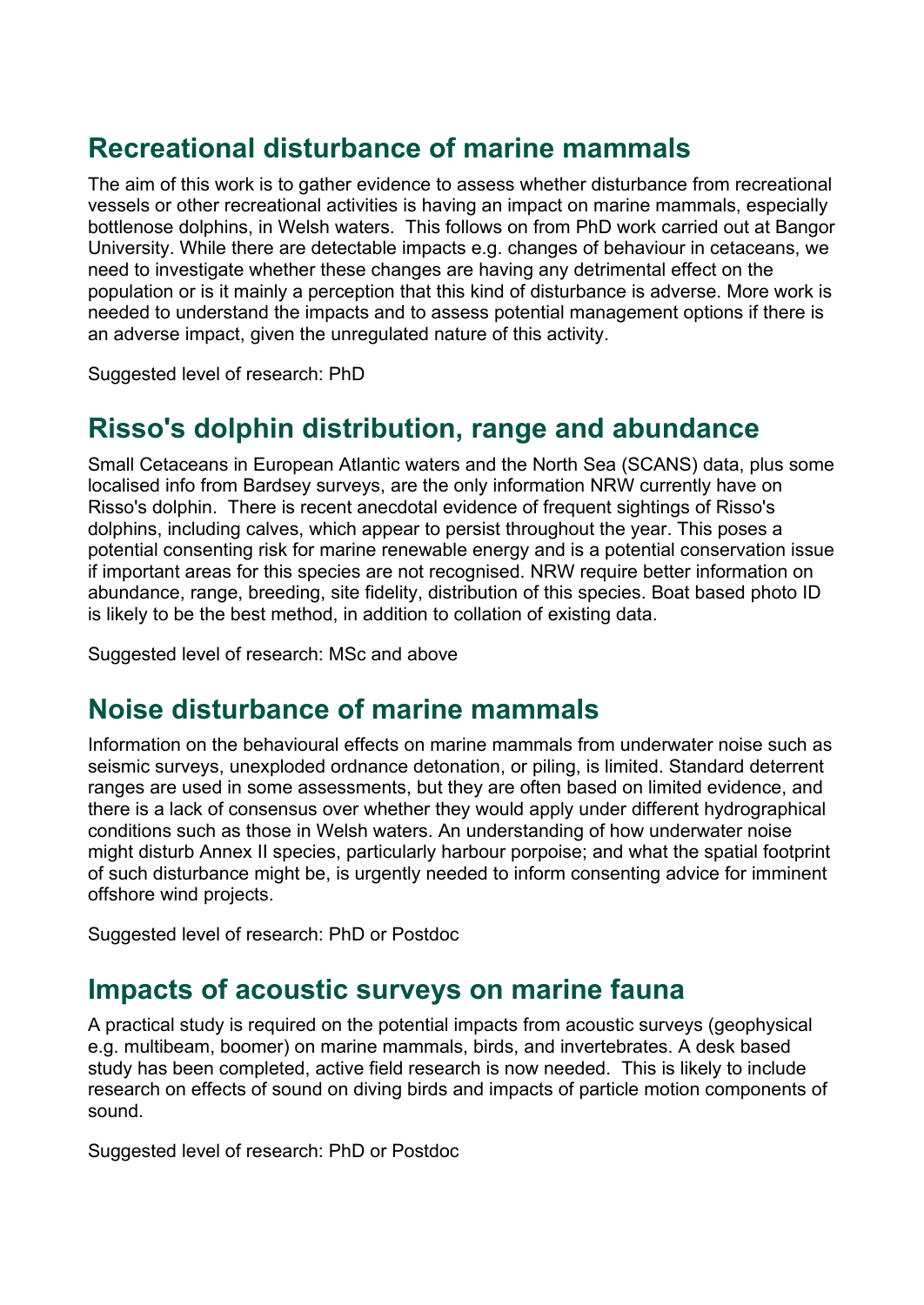# <span id="page-22-0"></span>**Understanding regional and sub-regional sediment budgets**

This project aims to improve the evidence base on sediment budgets in Welsh waters, by conducting a review of the adequacy of existing information, the methodology applied, identification of any data / evidence gaps and areas that need to be updated. The review, intended to be a desk based study, should provide recommendations as to the merit in updating the sediment budget. This will inform further work on sediment budgets in NRW. Whilst this evidence request applies to the whole Welsh coast it can be delivered through smaller scale projects applied regionally. The methodology should be informed by this handbook: https://www.gov.uk/flood-and-coastal-erosion-risk-management-researchreports/sediment-budget-analysis-practitioner-guide

Suggested level of research: PhD or Postdoc

# <span id="page-22-1"></span>**Development and improvement of models to predict behaviour of physical processes, and/or the complex interactions between physical, biological, and ecological components of a marine and coastal environment**

NRW is interested in the development of new numerical models or the improvement of existing numerical models which could be applied to the marine and coastal environment. Potential models of interest to NRW include those which predict physical processes behaviour, and models which are able to predict the complex interactions between physical, biological, and ecological components of a coastal / estuarine / marine system.

Suggested level of research: PhD or Postdoc

#### <span id="page-22-2"></span>**Resilience of and vulnerability of marine and coastal habitats to climate change (physical processes)**

The nature and shape of the Welsh coastline has significantly altered following storm events (e.g. the 2013/14 storms), to the extent that ecosystem structure and functioning will have changed. NRW is seeking to understand to what extent dynamic coastal systems have the capacity to recover following storm events and gain an understanding of habitat resilience and vulnerability to climate change. Analysis could include one or several coastal types (open coast / estuaries, beaches and dunes, shingle, mudflats, and saltmarsh) and could reflect on the storm effects noted following the 2013/14 storms. Physical and ecological data could be used to inform understanding of recovery and resilience.

Suggested level of research: PhD or Postdoc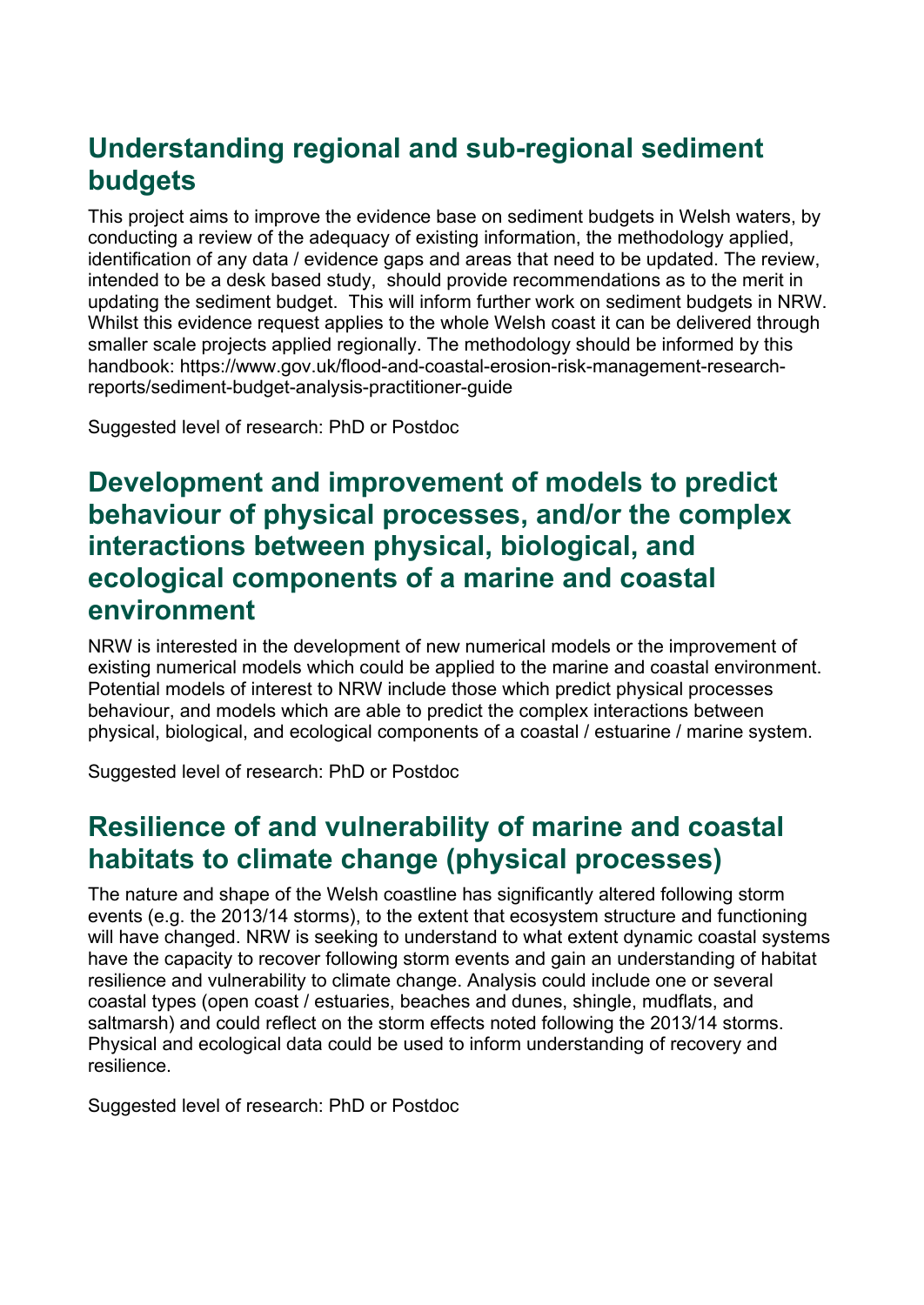# <span id="page-23-0"></span>**Collection and analysis of bathymetric and topographic data within the marine and coastal environment, and advancement of methodology and instrumentation to support data collection.**

This evidence need relates to collection of topographic and bathymetric data and analysis to address gaps in our understanding. For example, we are aware that topographic and bathymetric data within Welsh estuaries is a significant data gap. It is also required to support routine monitoring undertaken by external partners such as the Wales Coastal Monitoring Centre which requires NRW support. NRW require an evidence review of the existing methods for collection and analysis of bathymetric and topographic data and how methods could be improved through new methodologies and instrumentation.

Suggested level of research: MSc and above

# <span id="page-23-1"></span>**Wave data collection, collation, and analysis**

There is a need to improve the understanding of wave data availability in Wales including existence of historic, present, short-term and long-term deployments. NRW supported a KESS II project which provides an insight into wave data available in Wales but there is a need to understand the availability of project level data/any new datasets that have become available. It would be beneficial to:

- 1) create a look up guide for wave data (including metadata) as a source of reference
- 2) develop an understanding of data gaps
- 3) analyse data to improve our understanding of the welsh wave climate and analyse wave data with other physical processes datasets such as topography and bathymetry to understand past and coastal change.

Suggested level of research: PhD or Postdoc

#### <span id="page-23-2"></span>**Requirements for shingle resource to support nature based solutions at the coast**

A review is required to develop the evidence concerning the type and quantity of shingle required to help deliver nature based solutions at the coast and identify whether there are suitable supplies. The purpose of the review is to assist NRW's use of appropriate nourishment material. The British Geological Survey directory of quarries lists all potential sources of land based quarries; however it would be valuable to understand what size, colour, and mineralogy they can supply, and what reserves are available (if possible) and then match these to coastal shingle resource. This could inform where nourishment material could be sourced from and whether there is adequate resource available.

Suggested level of research: BSc and above

#### <span id="page-23-3"></span>**Source of sediment in the Milford Haven Waterway**

The Estuary feature of the Pembrokeshire Marine Special Area of Conservation is currently unfavourable due to a variety of factors mainly related to water quality. NRW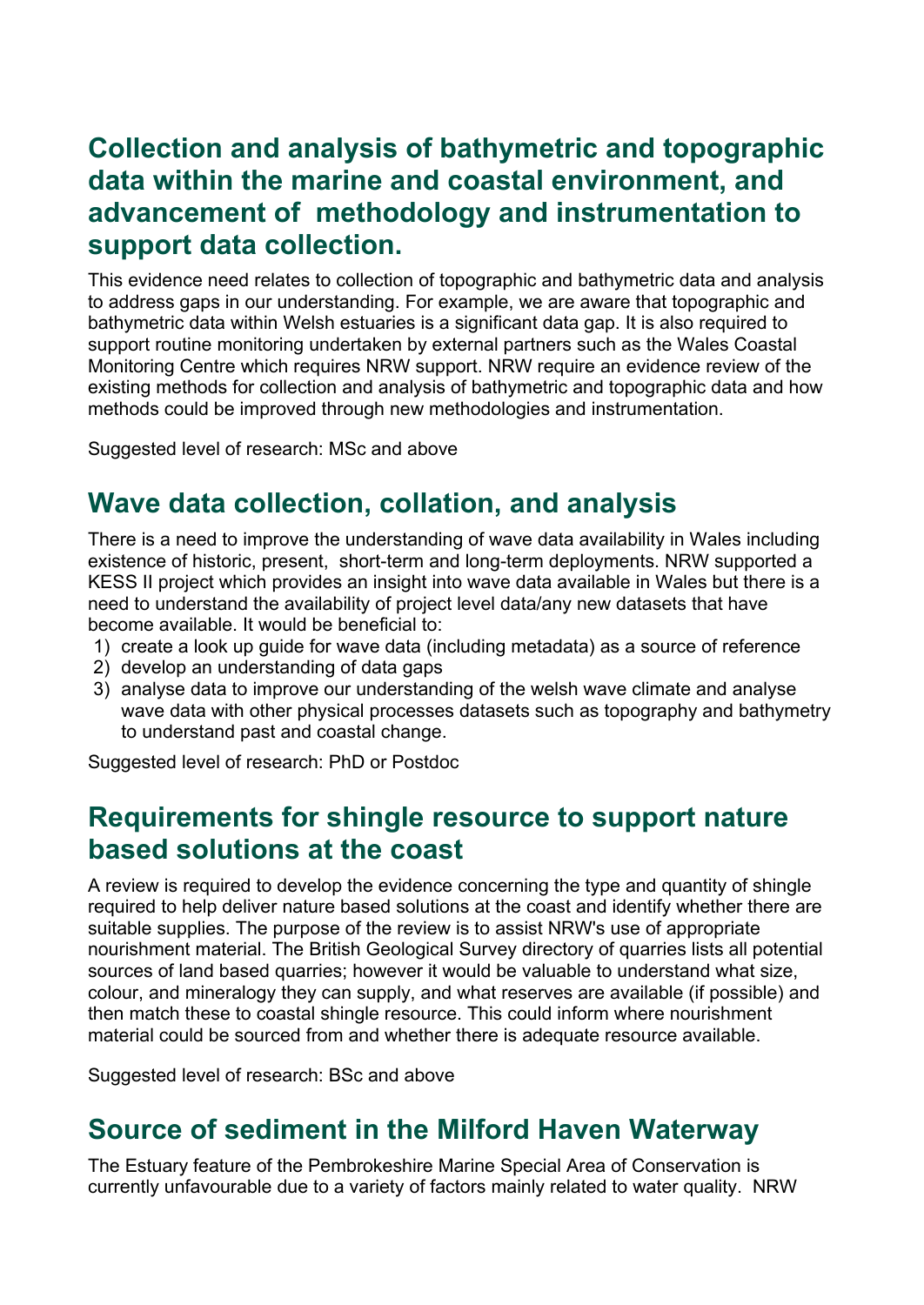advice on casework and our ability to address the unfavourable condition is hampered by uncertainty around whether the sediments are of marine or terrestrial origin. Land management upstream may be leading to increased sediment in the two Cleddau estuaries than was present historically. This investigation needs to present evidence to determine if this is the case to enable NRW to develop management actions.

Suggested level of research: PhD

# <span id="page-24-0"></span>**Identification of opportunities to support beneficial use of dredge material in Wales.**

This review is aimed at identifying opportunities where use of beneficial use of dredge material may be possible in Wales. Whilst the concept of 'beneficial use' is advocated in policy in proactive terms there are many barriers to delivery. One of the obstacles is not knowing where opportunities exist for implementation. This evidence project will look to help support operational delivery and will assist with putting into practice NRW Guidance on the Sustainable Management of Coastal Shingle and the Sustainable Management of Marine and Coastal Sediment. Working with key partners will be important for this work, and this handbook should be used to inform the approach:

https://catchmentbasedapproach.org/wp-content/uploads/2021/10/Restoring-Coastal-Habitats\_V8.pdf

Suggested level of research: PhD or Postdoc

#### <span id="page-24-1"></span>**Improve understanding of potential array scale impacts of wave and tidal stream devices on physical processes parameters over the medium-long term**

There is a need to better understand potential array scale effects of wave and tidal stream devices on physical processes (e.g. water flow and energy removal). As these are embryonic renewable energy devices, there is limited validation of impacts at an array scale. Improvements could be made to numerical model validation by using data collected for single or small scale array projects, and / or through developing modelling capabilities (including resolution).

Suggested level of research: PhD or Postdoc. Would require industry collaboration.

# <span id="page-24-2"></span>**Improve understanding and assessment of potential impacts and interactions of different types of renewable energy devices to physical processes parameters**

There is a need to better understand potential array scale effects of wave and tidal stream devices on physical processes (e.g. water flow and energy removal). As these are embryonic renewable energy devices, there is limited validation of impacts at an array scale. Improvements could be made to numerical model validation by using data collected for single or small scale array projects, and/or through developing modelling capabilities (including resolution).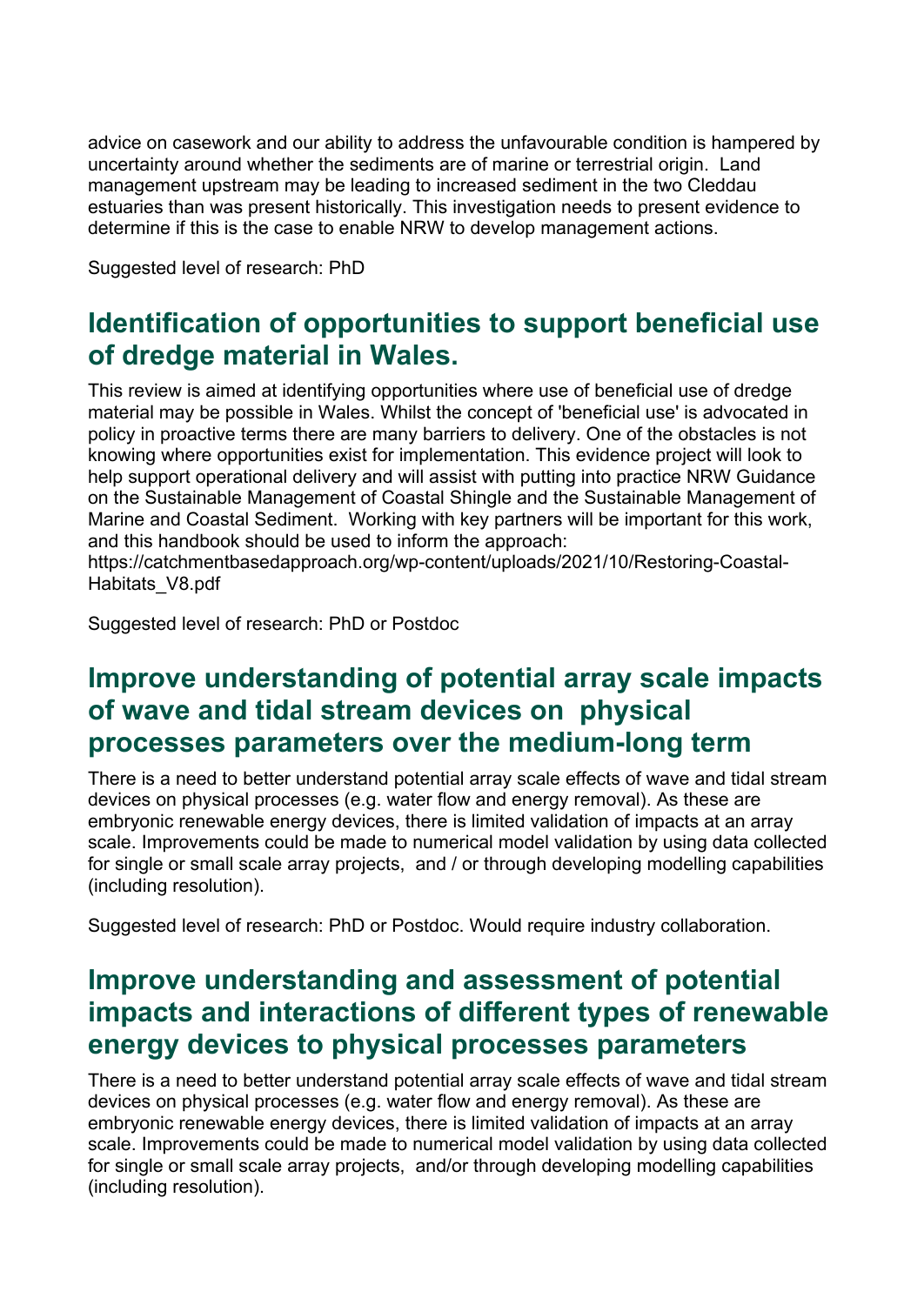Suggested level of research: PhD or Postdoc. Would require industry collaboration.

#### <span id="page-25-0"></span>**Determine potential impacts to sediment transport processes and sediment budgets within and between sediment systems arising from single or multiple tidal range developments**

Identify the approach and techniques that may be used to quantify and qualify the rate of sediment erosion, transport, and deposition within and in between tidal lagoons at local (single lagoon) and regional scale (multiple lagoons). Associated works such as aggregate extraction to supply construction material, plus likely maintenance dredge and disposal operations if these need to be done at scale as will be the case in the Severn Estuary need to be factored in to the determination of the sediment budget and pathways.

Suggested level of research: PhD or Postdoc

#### <span id="page-25-1"></span>**Develop and improve numerical modelling capabilities to predict medium to long-term morphological changes arising from single or multiple tidal range developments.**

Predicting medium to long-term morphological changes arising from single or multiple tidal range developments is difficult to achieve with any degree of certainty . There is a requirement to increase confidence in predicted impacts of numerical models and to develop and improve model capabilities. For example iCOASST explores the use of decadal scale modelling for estuarine and coastal evolution - consider whether these tools could be applied to assessing tidal lagoon impacts over the longer term or learn from these tools in terms of capabilities and limitations.

Suggested level of research: PhD or Postdoc

#### <span id="page-25-2"></span>**Provide clarity on how existing assessment methods and modelling can be used to assess effects of decommissioning scenarios of renewable energy developments on the future physical processes baseline environment**

There is a need to clarify how decommissioning impacts to the physical processes receptor is adequately assessed. Generally, construction phase modelling is used to inform the decommissioning impacts but the length of time and the future scenarios e.g. climate change impacts won't have been factored in. This research could involve testing model predictions incorporating climatic change influences (e.g. sea level rise, increase in storminess) on various decommissioning scenarios to establish the most appropriate course of action.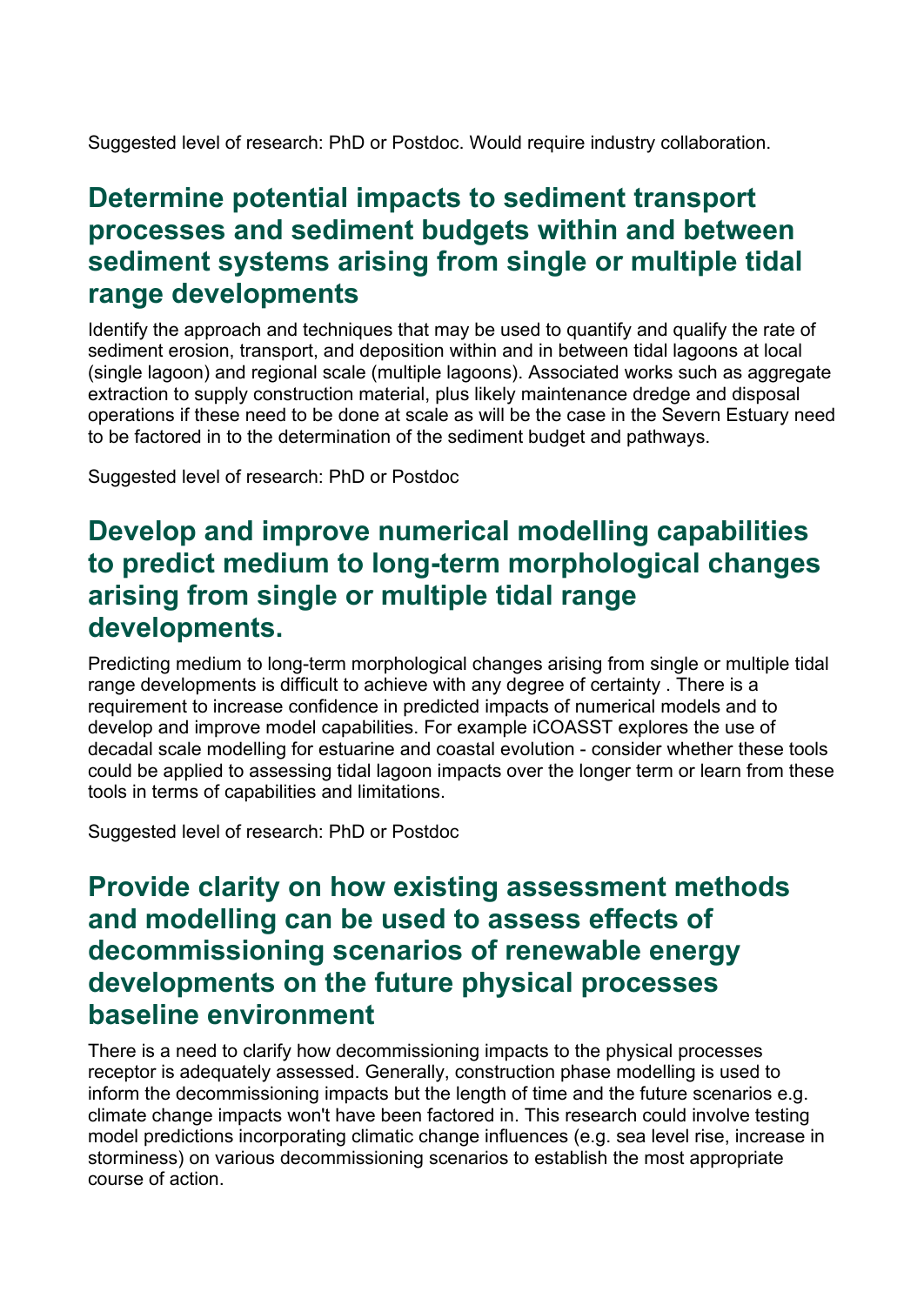Suggested level of research: PhD or Postdoc

#### <span id="page-26-0"></span>**Improve and develop numerical models which can predict complex interactions between physical, biological, and ecological components of a coastal/estuarine system and changes arising from renewables devices**

NRW is interested in the development of new models or the improvement of existing models which could be used to assess the potential effects of renewable energy devices on complex interactions between physical, biological, and ecological components of different marine and coastal systems.

Suggested level of research: PhD or Postdoc

# <span id="page-26-1"></span>**Determine nature-based solutions that could be applied for use as cable protection measures**

Review nature based solution methods that would be appropriate to use as cable protection measures for seabed infrastructure. This is with a view to minimise potential impacts to physical processes and other receptors; secure a more sustainable approach; increase environmental resilience and opportunities for enhancement.

Suggested level of research: PhD or Postdoc

# <span id="page-26-2"></span>**Review and refinement of seabed mobility factor for cable protection and assessment requirements**

Review available project assessment and monitoring information to review / refine seabed mobility calculations / factors for use in cable protection assessments and design. Recent projects may have underestimated the seabed mobility factor and the cable protection required.

Suggested level of research: PhD or Postdoc

#### <span id="page-26-3"></span>**Changes to sediment transport from large-scale wind arrays and cumulative effects**

There is the potential for large scale offshore wind developments in combination with other projects to impact on sediment transport, and lead to gradual changes to habitats at various spatial and temporal scales. There is a need to better understand whether there is any evidence from existing offshore wind farms in Liverpool Bay for such effects and whether these effects can be better predicted.

Suggested level of research: PhD or Postdoc